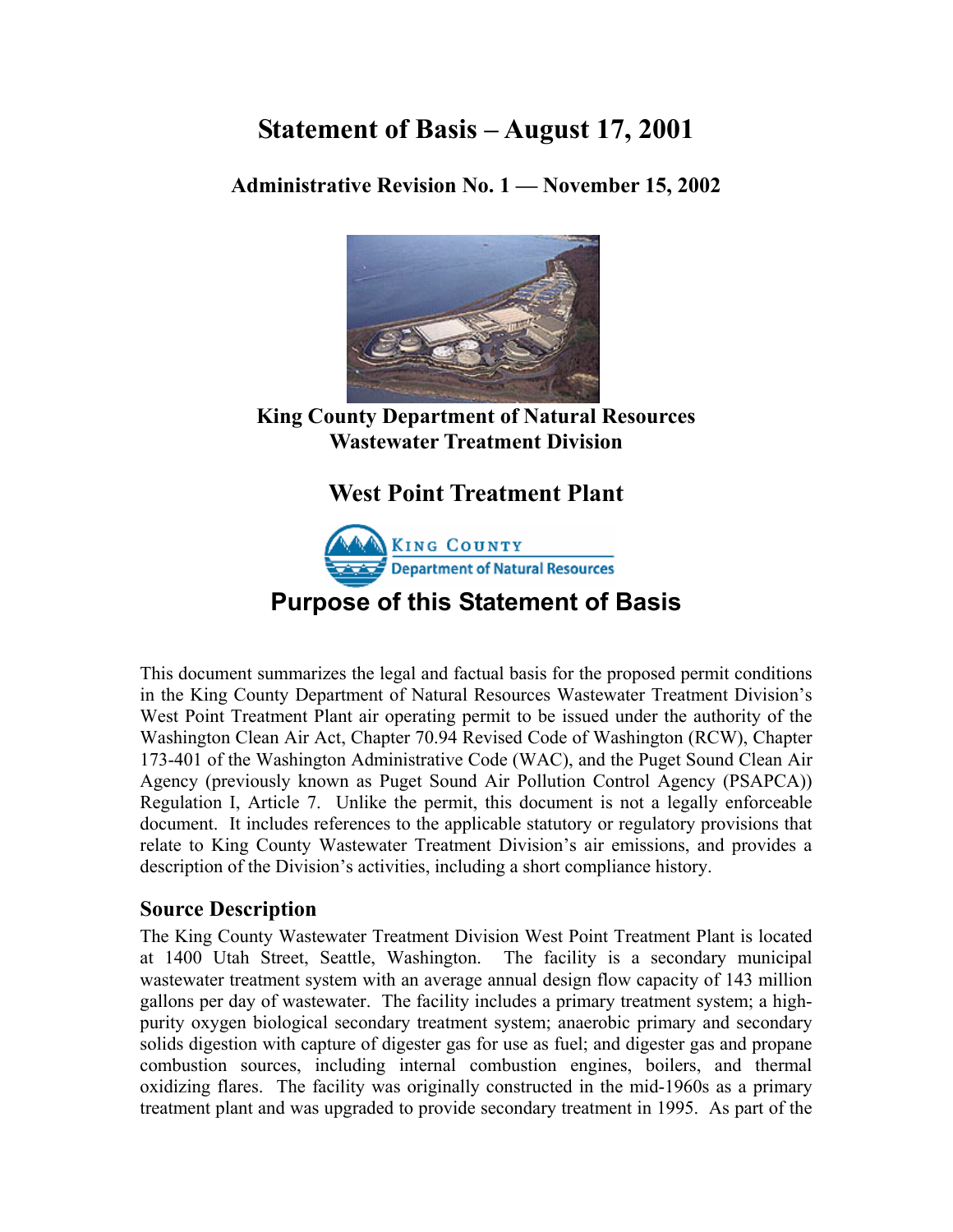Statement of Basis – August 17, 2001 Administrative Revision No. 1 — November 15, 2002 King County Waste Water Treatment Division Page 2 of 25

facility upgrade, a system of scrubbers and adsorbers was installed to control odors from primary treatment and solids processing.

#### **Pollutants Emitted to Air**

The West Point Treatment Plant is required to have an operating permit because it typically emits greater than 100 tons per year of oxides of nitrogen (NOx). The primary source of emissions at this facility is the combustion of methane gas produced by the solids digesters. From combustion of that gas, the main emission products are oxides of nitrogen (NOx) and carbon monoxide (CO). Hydrogen sulfide is the main odor emission of concern. However, amine and mercaptan-based constituents that can be detected in the parts-per-billion range as odors are also components of wastewater treatment plant emissions.

In 1998, NOx emissions totaled 154 tons; in 1999, NOx emissions totaled 156 tons. The next largest emission during these years was carbon monoxide (CO). During both 1998 and 1999, the facility emitted 39 tons of carbon monoxide. The facility also emitted 10 tons of VOCs in 1998 and 12 tons of VOC in 1999. Of those amounts of VOC, approximately one ton came from combustion sources, the remainder was estimated by the BASTE model as coming in with the wastewater and then emitted from the facility during treatment. During modeling, as part of Order of Approval No. 4295 one toxic, chloroform, was calculated as possibly being emitted in amounts that may exceed the Acceptable Source Impact Level (ASIL) listed in WAC 173-460-090 and Puget Sound Clean Air Agency Regulation III, Appendix A. A Tier II analysis was performed by the Washington State Department of Health for the Department of Ecology. Final approval of the Second Tier Analysis was given on July 24, 1992.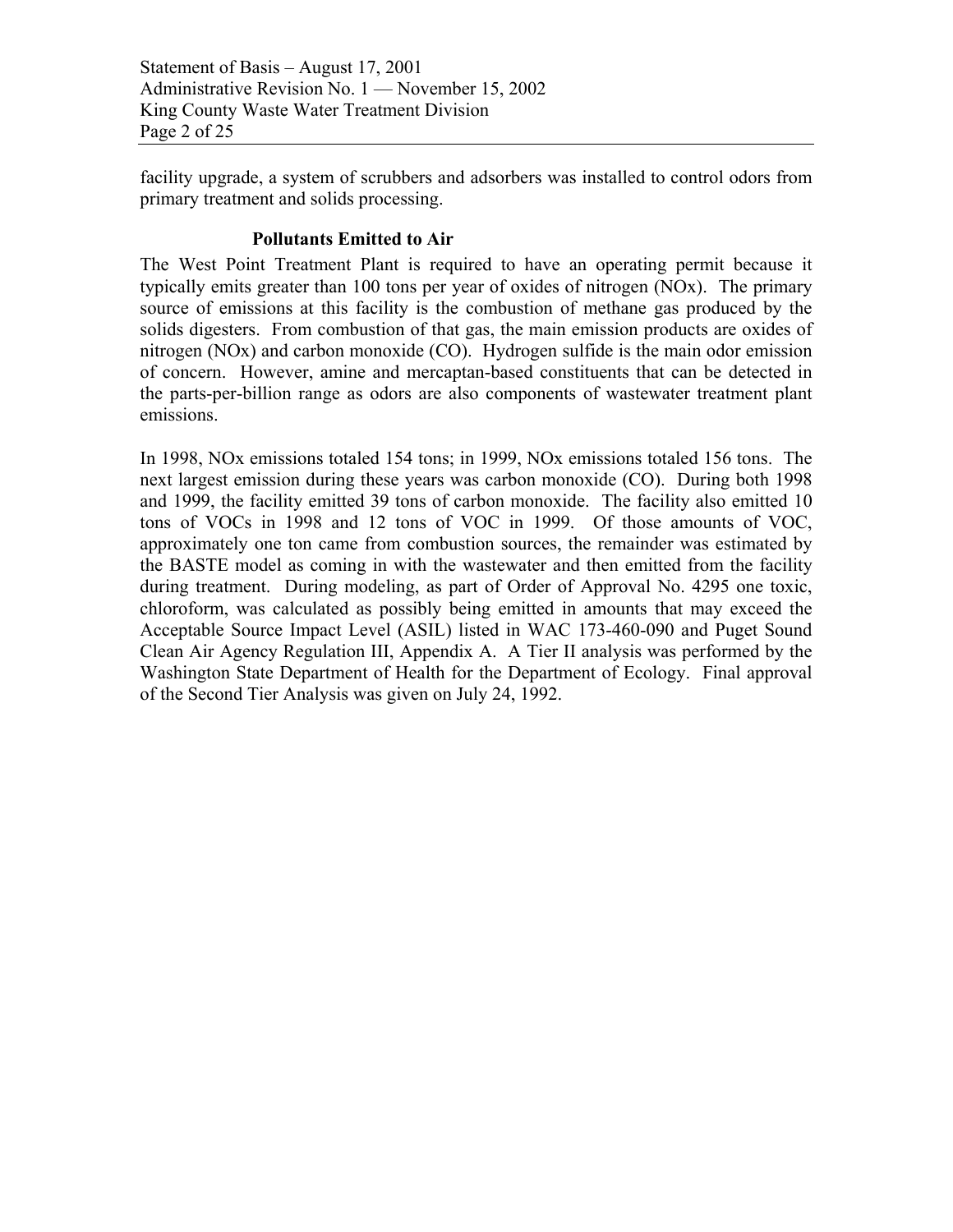

**Figure 1 - Primary Treatment**

As shown in Figure 1 above, raw wastewater(1) entering the plant passes through a coarse-grit structure for heavy grit removal and then through six mechanically cleaned bar screens(2) to remove large items such as sticks and rags. The sewage then enters the raw sewage pump building(3) where four internal combustion-engine-driven pumps lift the sewage flow to the beginning of the primary treatment process. The sewage then enters an aerated channel that divides the flow between four pre-aeration tanks (aerated grit chambers)(4). Air flows up through each tank create a spiral flow pattern, allowing dense solid particles to settle out of the process flow. Sand and gravel are settled out, dewatered, then removed and trucked to a landfill(5).

Effluent from the aerated tanks discharges through four aerated distribution channels to twelve primary sedimentation tanks(6) to allow quiescent settling of suspended solids. Solids from the bottom of the sedimentation tanks and scum skimmed from the top are sent to the solids processing area(A).

Effluent from the primary sedimentation tanks enters a flow diversion structure. Under ordinary operating conditions, the effluent is transferred to an intermediate pumping station( $7$ ) where three electric pumps deliver the effluent to the secondary treatment system. The secondary process will treat up to 300 million gallons per day (MGD). When plant flow exceeds 300 MGD, the excess primary effluent bypasses secondary treatment and goes directly to chlorination(10) and discharge(12).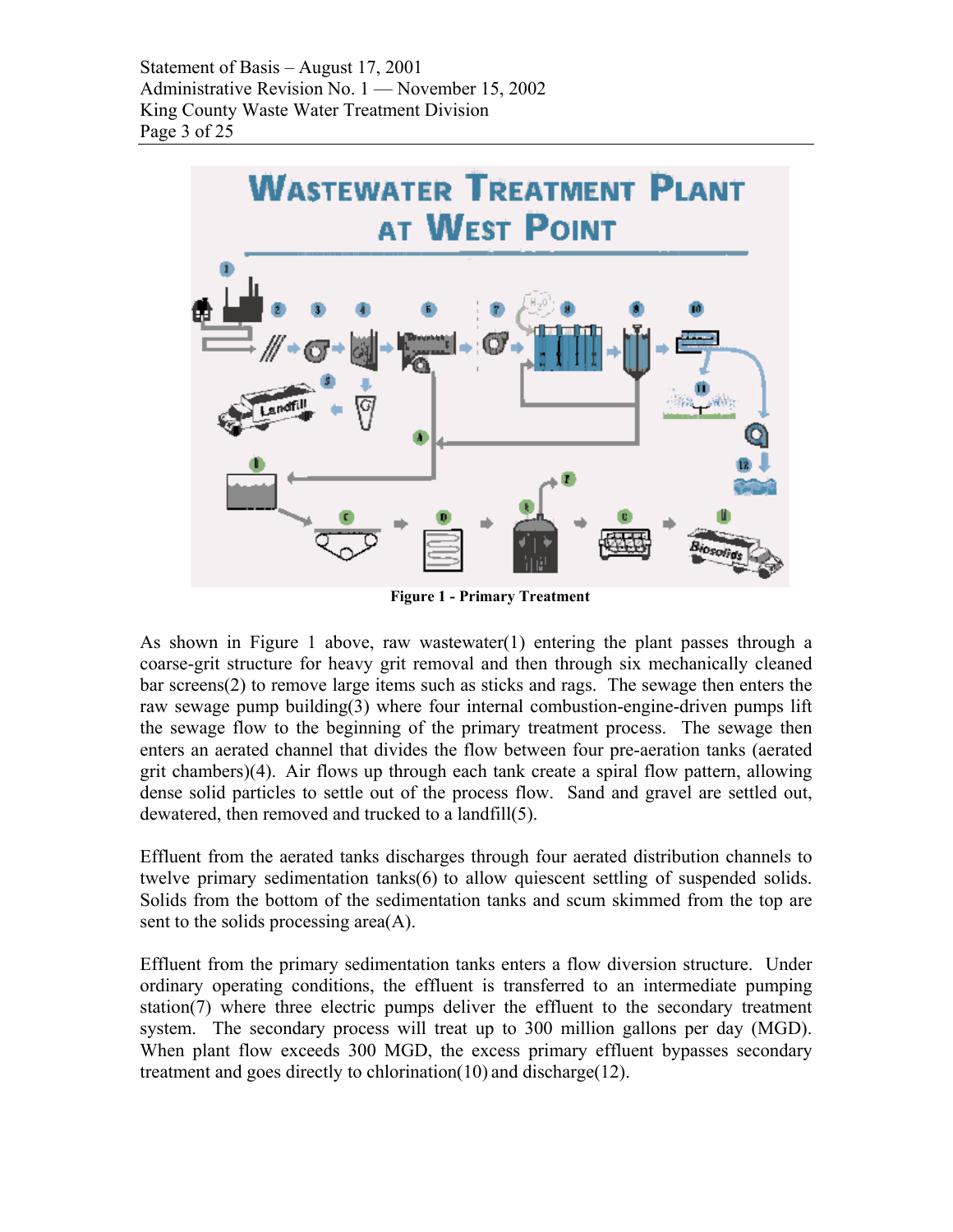Statement of Basis – August 17, 2001 Administrative Revision No. 1 — November 15, 2002 King County Waste Water Treatment Division Page 4 of 25

During the upgrade to secondary treatment, described in the 1992 Notice of Construction Order of Approval No. 4295, the primary treatment processes were covered and vented to the new odor control facility, where three packed scrubber towers remove odor-causing compounds released from the process.

#### **Secondary Treatment**

Effluent from the primary treatment system enters six parallel, four-stage, high-purity oxygen aeration basins(8). Each stage consists of an underground vented tank that is mechanically aerated by a surface impeller with a draft tube to introduce oxygen into the wastewater. Active bacteria which "feed" on the dissolved and suspended organic matter in the wastewater are also introduced. An on-site facility produces the high-purity oxygen for the process.

Following aeration, the wastewater discharges into the mixed-liquor distribution channel. The wastewater flows over weirs into 13 secondary clarifiers(9). The clarifiers provide quiescent flocculation and settling. Here the bacteria settle to the bottom and are removed. Some bacteria are discarded to the solids processing area(A), but most are returned to the aeration basins for reuse. A portion of the solids from the tanks is returned to the aeration basins to provide microbes for biological reaction, and the remainder is sent to the solids processing area(A).

Following secondary sedimentation, the secondary effluent exits the basins via overflow weirs and flows through the secondary effluent channel to the chlorine contact chambers(10). Chlorine is added in the chambers to aid in disinfection. A chlorine scrubber attached to the chlorine building emergency ventilation system removes chlorine from air vented during a catastrophic release of chlorine. Final effluent from the chlorine contact chambers flows to the effluent pumping station(12) where residual chlorine is removed using a sodium metabisulfite solution. The final effluent is then discharged via three electric pumps to Puget Sound through a 96-inch-diameter outfall pipe. A portion of the treated wastewater is treated for a third time, producing higher quality reclaimed water which is then used for plant processes and irrigating park landscapes (11).

#### **Solids Processing**

Solids removed from the wastewater flow are thickened, digested and dewatered. By processing the solids in digesters and with dewatering equipment, two valuable byproducts are produced for reuse, methane gas and biosolids.

Primary and secondary solids are pumped to a raw solids-blending tank(B). The tank is aerated with coarse bubble diffusers that blend the solids to a uniform consistency. The solids are then pumped to ten-gravity belt thickeners( $C$ ). Some of the water in the solids seeps through the belt and is collected to be pumped back into the wastewater flow for treatment. The thickened solids are heated to 95 degrees F by a hot water heat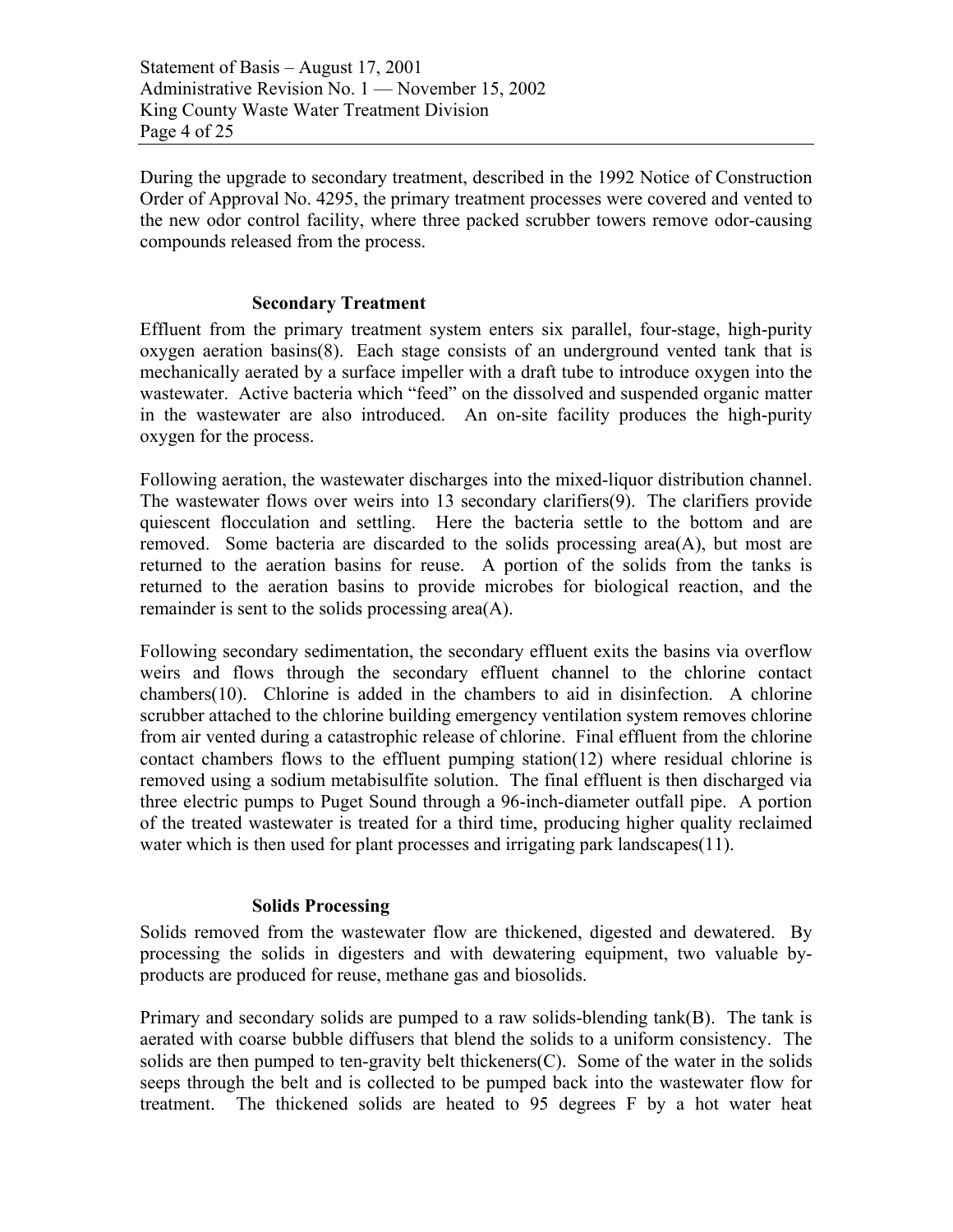exchanger(D) on their way to one of six digesters(E).

The digestion process acts to stabilize and break down the solids removed from the wastewater. Digestion reduces the total amount of solids by about half. This greatly reduces the amount of solids going to dewatering. The digested portion of the solids is broken down into methane and water.

Methane gas from the digesters  $(F)$  is used as a fuel in the facility. Digested solids are pumped to a dewatering centrifuge(G). Water from the centrifuge is returned to the wastewater treatment system, and dewatered solids are conveyed to a truck loading area(H) for transport to a reuse site. Vapors vented from the blending tanks, belt thickener, dewatering centrifuge, and truck loading area are routed to three packed scrubber towers.

There are the remains of a sludge drying plant on site. Its use was discontinued when testing showed that it could not economically operate to reduce the number of sludge carrying trucks leaving the plant without also creating uncontrollable odors. The plant has been decommissioned. As of the date of operating permit issuance, nearly half of the installed equipment, including the sludge dryer, has been removed. The building shell and the odor control system are slated for reuse in a future project.

#### **Combustion Units**

- Boilers There are three hot water boilers at the facility. The boilers function as back-up sources of heat to the cogeneration plant to heat the anaerobic digesters, and provide onsite building heating as necessary. They are preferentially fired with digester gas, with propane used as a back-up fuel. 40 CFR 60 Subparts A and Dc only apply to Boiler No. 3.
- Internal Combustion Engines The facility uses seven engines for which the main fuel is methane developed in digester gas. These engines include three cogeneration engine generators used to produce electricity used by the facility. The electricity produced is sold to the City of Seattle. Waste heat from these cogenerators is recovered and reused to heat the anaerobic digesters and to supply building heating as needed. The four remaining engines are used to pump raw sewage after it has entered the facility. These pumps are preferentially fired with digester gas, with propane used as a back-up fuel.
- Thermal Oxidizing Flares In the event that all of the digester gas generated by the anaerobic digesters cannot be used by the facility's internal combustion engines and boilers, three thermal oxidizing flares are in place to incinerate excess gas.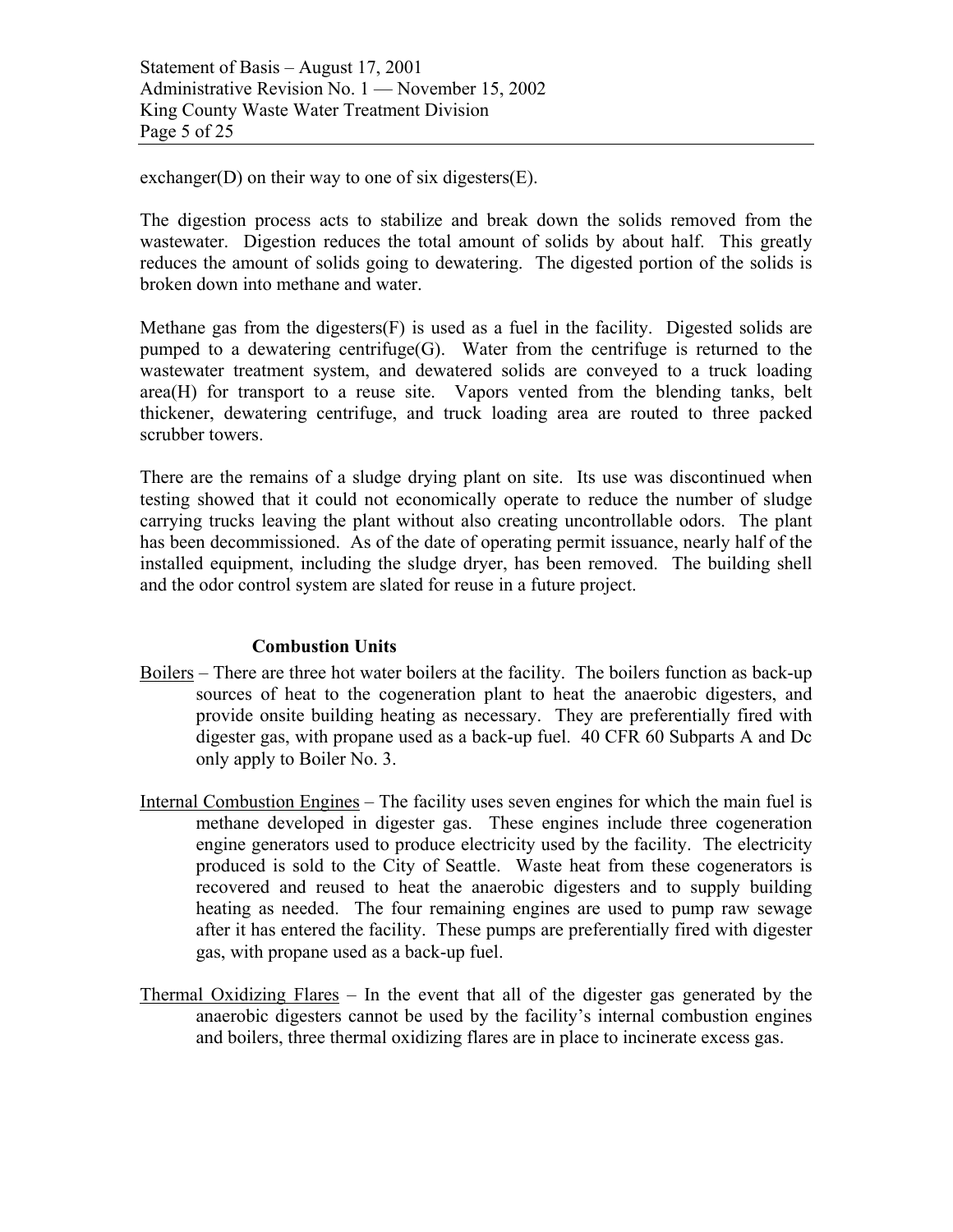Statement of Basis – August 17, 2001 Administrative Revision No. 1 — November 15, 2002 King County Waste Water Treatment Division Page 6 of 25

#### **Miscellaneous Sources**

Miscellaneous sources at the facility include a range of units, such as chemical storage tanks, secondary treatment process vents, and maintenance activities. The offices occupy structures at the south and east sides of the treatment plant. The buildings also contain employee lunchroom areas with sanitary and shower facilities, as well as office space for the environmental monitoring, maintenance, and engineering support staffs. Staff and county vehicles are present at the treatment plant day and night. All roads are paved for dust control. Small machines and equipment used to maintain the property include weedeaters, air compressors, portable generators, hand-held augers, plastic pipe welders, and portable pumps. The various buildings on the site are ventilated via the heating and air conditioning systems.

#### **Responsible Individual**

Don Theiler, Manager, Wastewater Treatment Division, is listed as the responsible individual meeting the requirements of WAC 173-401-200 (27)(c). This requirement defines the responsible individual for public agencies as "either a principal executive officer or ranking elected official." The contact phone numbers listed in the permit will allow the reader with questions to contact the department responsible for the original application, the King County Department of Natural Resources Wastewater Treatment Division. Regulators will be able to arrange direct contact with the responsible individual through these access numbers. Though the site is called the "West Point Treatment Plant," the King County Department of Natural Resources Wastewater Treatment Division is responsible for day-to-day operations of the facility. The phrase "King County Wastewater Treatment Division" is used throughout the permit.

### **Review of the Wastewater Treatment Division Permit Application**

The Puget Sound Clean Air Agency received the original air operating permit application on June 7, 1995. Requested revisions and addenda to the original application were received by the Puget Sound Clean Air Agency on September 5, 1995 in response to an incomplete letter sent on August 1, 1995. The Agency acknowledged that the application was complete in a letter to King County Wastewater Treatment Division dated September 8, 1995.

### **Compliance History**

In the last six years (January 1995 – present), the Puget Sound Clean Air Agency inspected King County Natural Resource Wastewater Treatment plant a total of nine times. One of the inspections was in response to a complaint received by the Puget Sound Clean Air Agency (December 6. 1996). There were four odor complaints in 1996, and one odor complaint was received in 1997. Most of these complaints were resolved by telephone. Consistent with the Agency's inspection policy, the Puget Sound Clean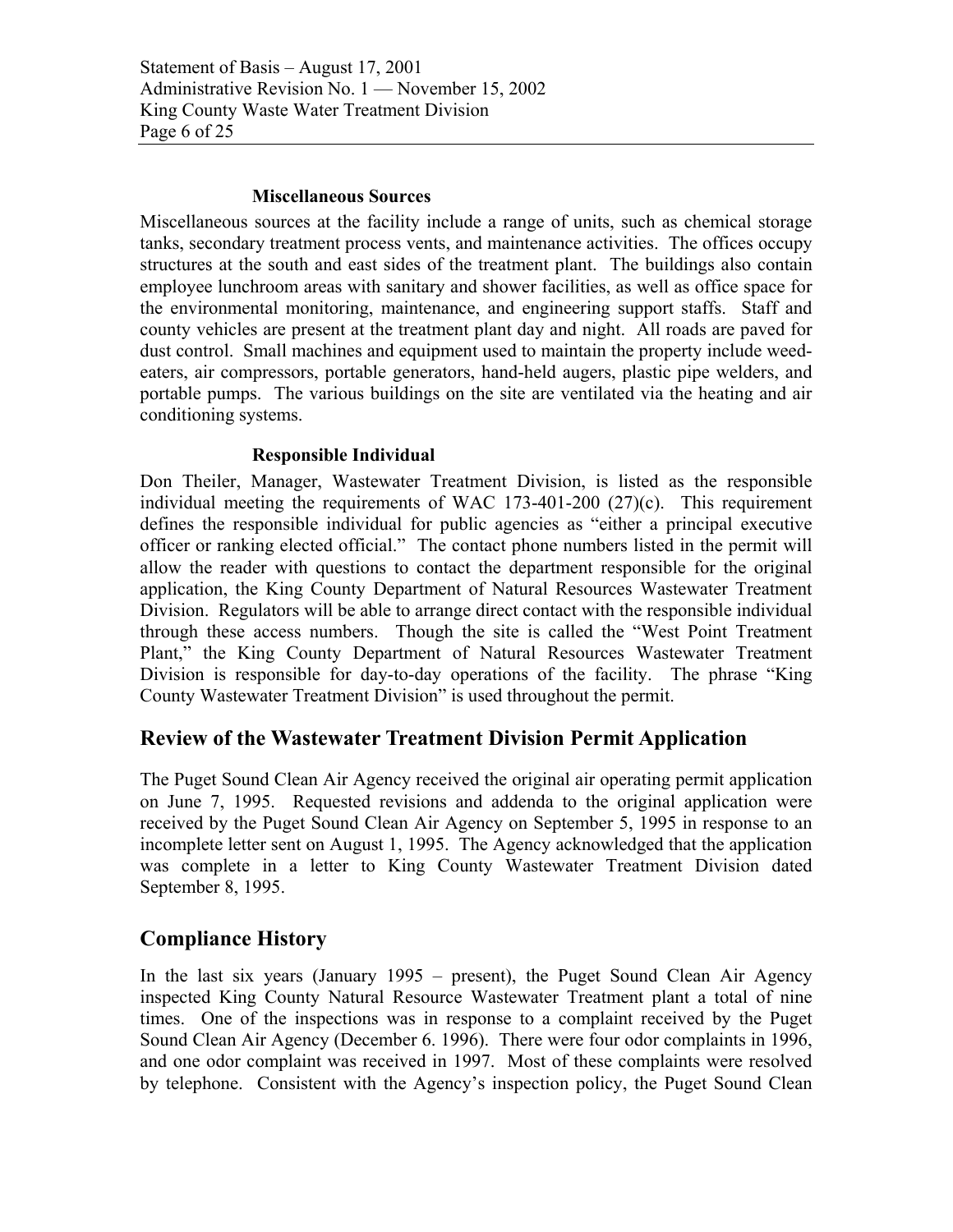Air Agency has inspected the West Point Treatment Plant during each of the past six federal fiscal years.

Since 1995, the Puget Sound Clean Air Agency has issued only one Notice of Violation (NOV No. 37201) to West Point Treatment Plant.

| Date of<br><b>NOV</b> | Notice of<br>Violation<br>(NOV)<br>No. | Regulation or<br>Order of<br>Approval No.<br>Violated                              | Description                                                                                                                                                                                                               | Resolution                                                                                   |
|-----------------------|----------------------------------------|------------------------------------------------------------------------------------|---------------------------------------------------------------------------------------------------------------------------------------------------------------------------------------------------------------------------|----------------------------------------------------------------------------------------------|
| 12/16/97              | 37201                                  | Puget Sound<br>Clean Air<br>Agency<br>Regulation I,<br>$5.05(e)$ (Dated<br>9/11/97 | Failure to have an Operation and<br>Maintenance (O&M) Plan available on<br>site with respect to air emission sources.<br>An O&M Plan, submitted in October<br>1996, was on file at our Agency, but not<br>at the facility | Case Closed<br>$2/18/98$ by letter<br>signed by Neal<br>Shulman,<br>Manager of<br>Inspection |

In addition, on one occasion (March 31, 2000), the Puget Sound Clean Air Agency issued a Compliance Status Report (CSR) to the treatment plant regarding a possible Notice of Construction permitting issue. The Agency requested digester gas Btu data and flow rates. Based on the information received in response to the CSR, the Agency determined that an additional Notice of Construction permit application was not required for two of the digester gas boilers. On July 28, 2000, a final disposition letter from Walter Voegtlin, Air Pollution Inspector, closed the matter, and no further enforcement action was taken.

Each year, the Puget Sound Clean Air Agency has received the required emission statements.

There are currently no outstanding enforcement actions.

### **Emission Inventory**

See Attachment A.

## **Applicable Requirements**

Applicable requirements are listed in several sections of this operating permit as outlined below. The permit lists only the requirements that the Puget Sound Clean Air Agency has determined to be within the scope of the definition of "applicable requirements" under the operating permit program. King County Wastewater Treatment Division is legally responsible for complying with all applicable requirements of the operating permit as well as other requirements that do not fit the definition of "applicable requirements" found in Chapter 173-401 Washington Administrative Code (WAC). Some of the applicable requirements contain terms or monitoring, maintenance and recordkeeping that require detailed explanation in this statement of basis. The specific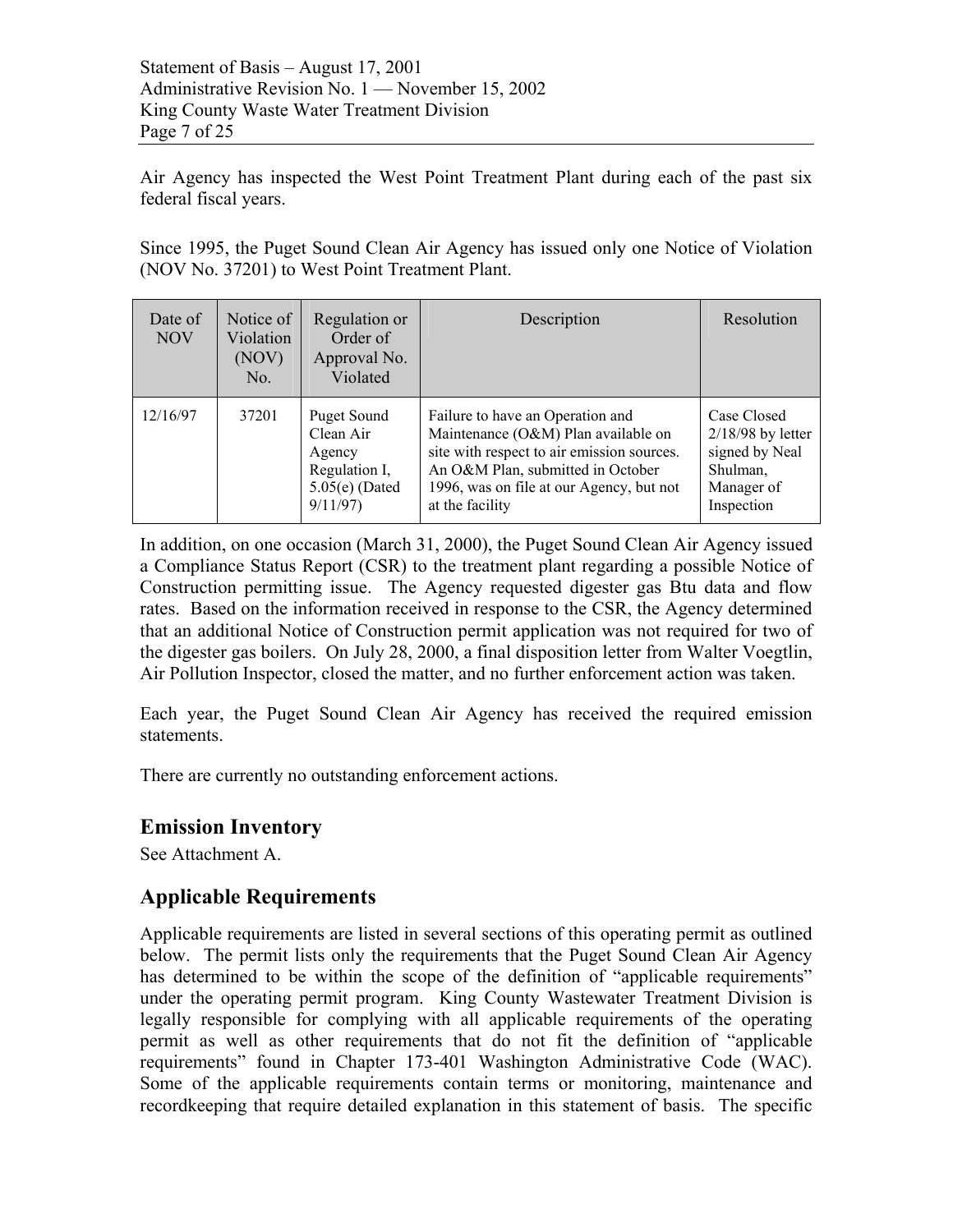conditions are listed below, along with any necessary explanations in monitoring, maintenance, and recordkeeping requirements.

The King County Wastewater Treatment Division is subject to all the requirements listed in Section I of the permit. Section I.A contains the requirements that are applicable facility-wide and Section I.B contains requirements applicable only to specific emission units. The requirements in Section I.B only apply to the specific emission units cited; however, the requirements in Section I.A also apply to the specific emission units or activities described in Section I.B. If the monitoring, maintenance, and recordkeeping method for any requirement in Section I.A is more extensive for specific emission units, that requirement is repeated in Section I.B with the additional monitoring, maintenance and recordkeeping requirements.

The tables list the citation for the "applicable requirement" in the second column. The third column (Date) contains the adoption or effective date of the requirement. In some cases, the effective dates of the Federally Enforceable Requirement and the State Only Requirement are different because only rules approved by EPA through Sections 110, 111, and 112 of the federal Clean Air Act are federally enforceable and either the state has not submitted the regulation to the EPA or the EPA has not approved it.

The first column is used as an identifier for the requirement, and the fourth (Requirement Paraphrase) column paraphrases the requirement. The first and fourth columns are for information only and are not enforceable conditions of this permit. The actual enforceable requirement is embodied in the requirement cited in the second and third columns.

The fifth column (Monitoring, Maintenance & Recordkeeping Method) identifies the methods described in Section II of the permit. Following these methods is an enforceable requirement of this permit. The sixth column identifies the averaging time for the reference test method. The last column (Reference Test Method) identifies the reference method associated with an applicable emission limit that is to be used if and when a source test is required. In some cases where the applicable requirement does not cite a test method, one has been added.

In the event of conflict or omission between the information contained in the fourth and sixth columns and the actual statute or regulation cited in the second column, the requirements and language of the actual statute or regulation cited shall govern. For more information regarding any of the requirements cited in the second and third columns, refer to the actual requirements cited.

Those requirements are explained in detail below.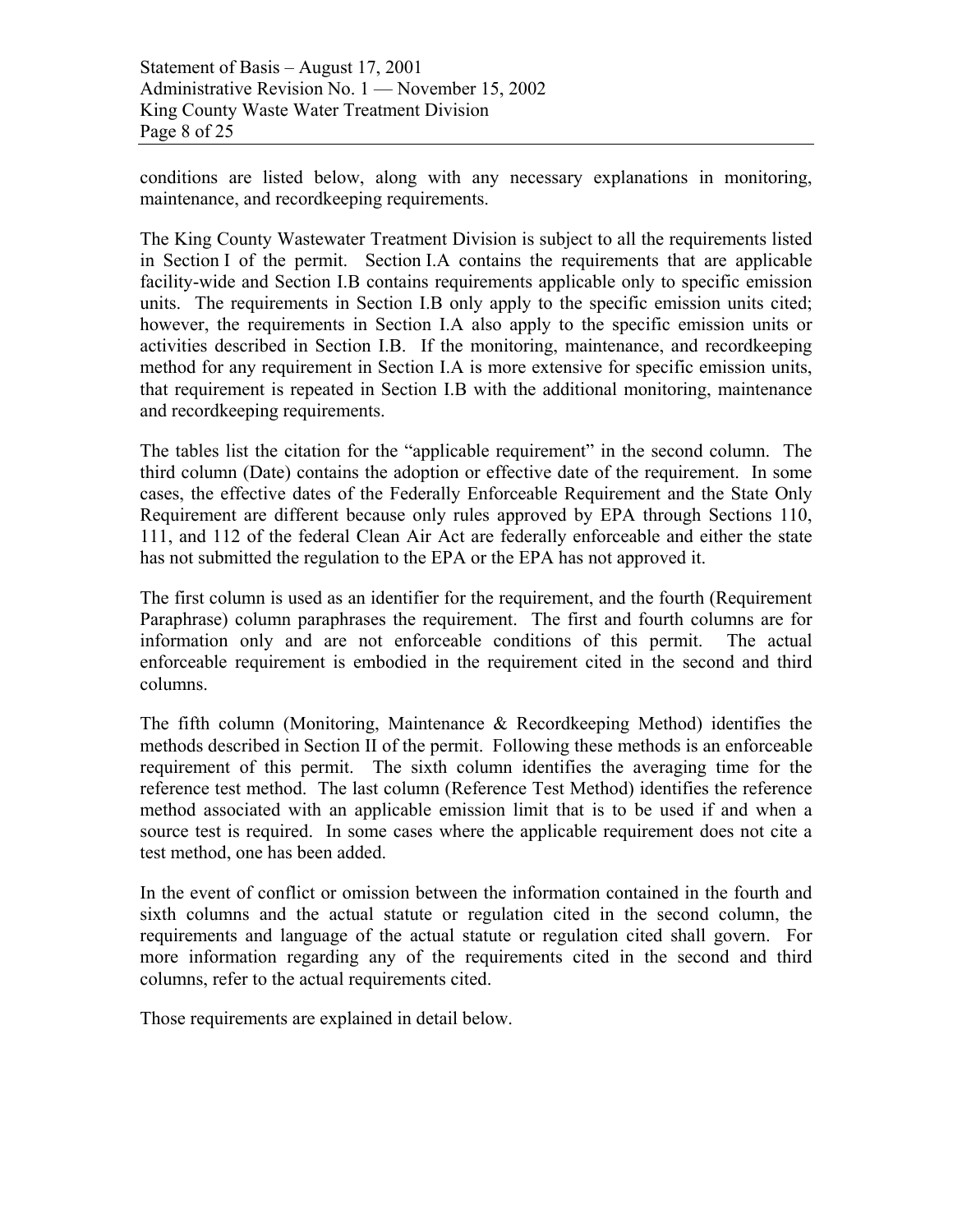#### *Section I. A. (Facility-Wide) Applicable Requirements*

#### **Requirements I.A.1**

Both WAC 173-400-040(1) and Puget Sound Clean Air Agency Regulation I, Section 9.03 standards are 20% opacity and apply to all stationary sources.

The monitoring method is based on monthly visual inspections of all emission points at the West Point Treatment Plant, with King County Wastewater Treatment Division taking corrective action within 24 hours or using the reference test method, WDOE Method 9A, to determine opacity if any visible emissions are noted. The Puget Sound Clean Air Agency has determined that the monitoring should be monthly for the reasons listed below.

- 1) Initial compliance. The Puget Sound Clean Air Agency has not observed visible emissions from these activities during any inspection since 1995.
- 2) Margin of compliance. The monitoring method is designed so that the King County Wastewater Treatment Division will take corrective action before a violation occurs. The emission units are unlikely to generate visible emissions except under the most unusual circumstances. In addition, the Puget Sound Clean Air Agency has inspected this facility at least nine times since 1995 and has not identified opacity issues with the stationary equipment. Because the Agency has never observed any visible emissions for the facility, the margin of compliance with the 20% opacity standard is high. Therefore, the Puget Sound Clean Air Agency has determined that monthly monitoring is adequate except as provided for under specific emission unit monitoring requirements. Recording of visible emissions is not necessarily a deviation of the opacity requirements. However, failure to take timely corrective action, as defined by the monitoring method, is a deviation of the specific permit term. Taking corrective action does not relieve King County Wastewater Treatment Division from the obligation to comply with the opacity requirement itself.
- 3) Variability of process and emissions. While water flow varies with weather, organic load rates are relatively constant on an annual and daily basis. Digester emission rates change slowly as a function of barometric pressure. However, the most significant potential sources of opacity emissions are the flares, waste handling activities, and building heating. The flares and waste handling are addressed elsewhere in the permit and subject to specific Operation and Maintenance (O&M) and inspection requirements.
- 4) Environmental impacts of problems. Observed opacity is generally related to emissions of particulate matter or finely divided liquid droplets. The stationary emission units at the West Point Treatment Plant typically do not generate visible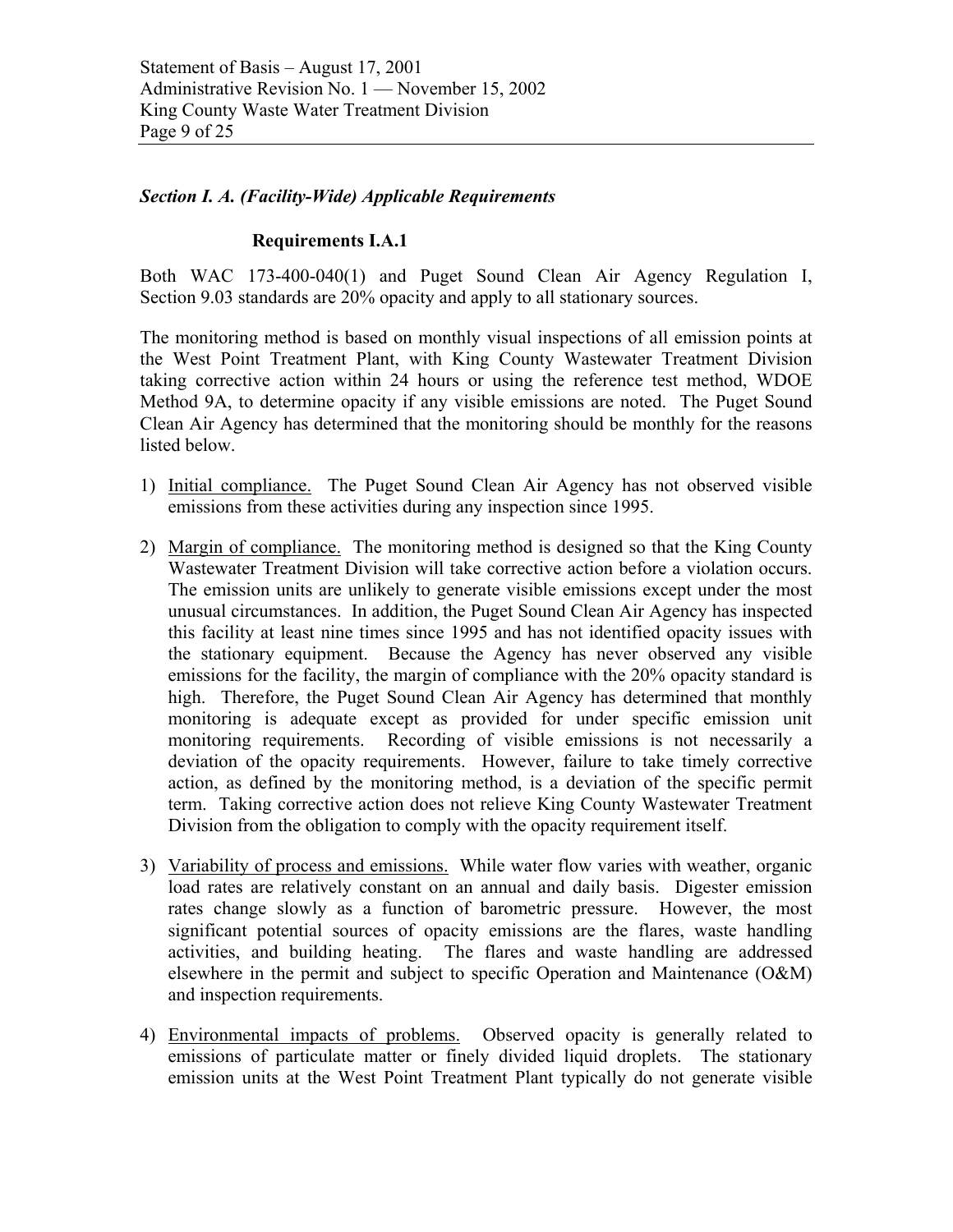emissions. Experience with flare system failures and other emission units since 1995 has not resulted in any observed opacity violations.

5) Technical considerations. Catastrophic failure of a boiler or engine unit is a likely cause of an opacity standard deviation at the West Point Treatment Plant; such a failure would quickly come to the attention of the operating staff. However, as long as these units are operated in accordance with an acceptable O&M Plan, the probability of an opacity standard violation is minimized.

#### **Requirements I.A.2**

Both Puget Sound Clean Air Agency Regulation I, Section 9.07 and WAC 173-400- 040 (6) are equivalent requirements (SO<sub>2</sub> emissions not to exceed 1000 ppm), except for the second paragraph of the WAC 173-400-040(6) which is not in the Puget Sound Clean Air Agency regulation. That paragraph, which is not federally enforceable, allows for exceptions to this requirement if the source can demonstrate that there is no feasible method of reducing the  $SO<sub>2</sub>$  concentrations to 1000 ppm. Since the Puget Sound Clean Air Agency rules do not allow the exception, the second paragraph does not apply to the West Point Treatment Plant. The West Point Treatment Plant is currently set up to only burn digester gas in the cogeneration engines and flares. Only digester gas with propane backup can be used to fuel the raw sewage pump engines and the boilers.

Propane is found in North American wells with a maximum sulfur contamination of 10 ppm. This maximum occurs in US Gulf of Mexico stocks. Refined propane contains up to 5 ppm sulfur.

"Digester gas" is roughly a 60/40 mixture of methane and carbon dioxide, with trace constituents that yield approximately 600 Btu/cu-ft. Some of these trace constituents are sulfur compounds, typically hydrogen sulfide  $(H_2S)$ . The presence of these trace compounds is due primarily to the sulfur compounds that are produced in the decomposition process of solids in the digesters. Digester gas from the West Point Treatment Plant has contained up to 150 ppm of sulfur.

When sulfur-bearing compounds are combusted in the flares, boilers or engines, a large portion of the sulfur leaves as sulfur dioxide  $(SO<sub>2</sub>)$ .

Stoichiometric combustion of propane occurs as follows:

$$
C_3H_8 + 5 O_2 \ \text{--} > \ 3 CO_2 + 4 H_2O
$$

This means that one cubic foot of propane combusted in an internal combustion engine or a boiler will produce three cubic feet of exhaust gases made up of  $CO<sub>2</sub>$  and four cubic feet of uncombined/uncondensed water vapor. Even if all five ppm of the sulfur were to combine with oxygen to produce  $SO<sub>2</sub>$  the concentration in this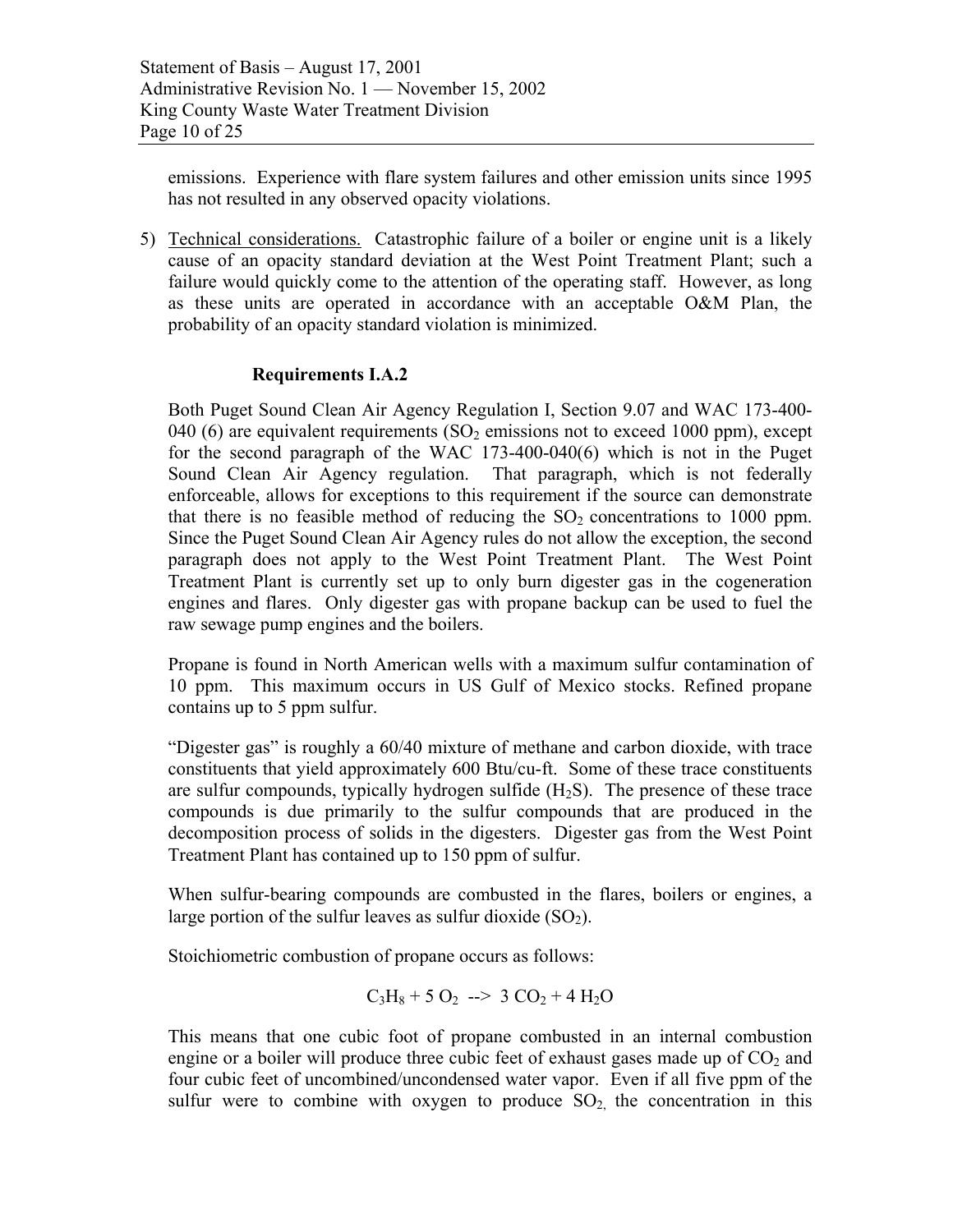uncondensed moist exhaust would decrease to one-seventh of the original five ppm value, or one-third of its original value on a dry basis. This demonstrates compliance with the 1000 ppm SO<sub>2</sub> standard assuming stoichiometry (no excess  $O_2$ ). However, the above equation actually overpredicts stack SO2 emissions, as excess air is needed to ensure complete combustion in non-ideal systems. Additionally, the nitrogen in this air further dilutes the exhaust concentration.

Digester gas is a mixture of roughly  $60\%$  methane (CH<sub>4</sub>) and  $40\%$  CO<sub>2</sub>. When combusted, the following occurs to the methane in the gas:

$$
CH_4 = 2 O_2
$$
 -->  $CO_2 + H_2O$ 

Since digester gas is more than just methane, the example where 100 cfm of this gas is combusted results in the following table:

| <b>Gas Constituent</b> | Inlet scfm | Outlet scfm |
|------------------------|------------|-------------|
| CH4                    | 60         |             |
| CO <sub>2</sub>        | 40         | 100         |
| Total                  | 100        | 100         |

Therefore, regardless of the inlet digester gas composition (methane to  $CO<sub>2</sub>$  ratio), one cubic foot of digester gas yields one cubic foot of  $CO<sub>2</sub>$  (and one cubic foot of uncombined water vapor) at stoichiometric combustion. So the maximum of 150 ppm of sulfur compounds in the digester gas cannot result in more than 150 ppm of  $SO<sub>2</sub>$  in the exhaust. Adding the excess air used in real combustion and taking into account the nitrogen in air further reduces the expected concentration of  $SO<sub>2</sub>$ emissions. This demonstrates compliance with the 1000 ppm SO2 standard in Puget Sound Clean Air Agency Regulation I, Section 9.07 and WAC 173-400-040(6).

The other emission units are not capable of generating  $SO<sub>2</sub>$  emissions as permitted. Therefore, the permit does not contain additional monitoring requirements.

#### **Requirement I.A.3**

Puget Sound Clean Air Agency Regulation I, Section 9.09 limits particulate emissions to 0.05 grain per dry standard cubic foot (gr/dscf) from equipment used in a manufacturing process. (The solids when processed are sent out for vivacultural application on forestlands. Therefore, they are "manufacturing" a product by changing the product by "physical means.") Puget Sound Clean Air Agency Regulation I, Section 9.09 also limits particulate emissions from fuel burning equipment using a fuel other than wood to 0.05 grain per dry standard cubic foot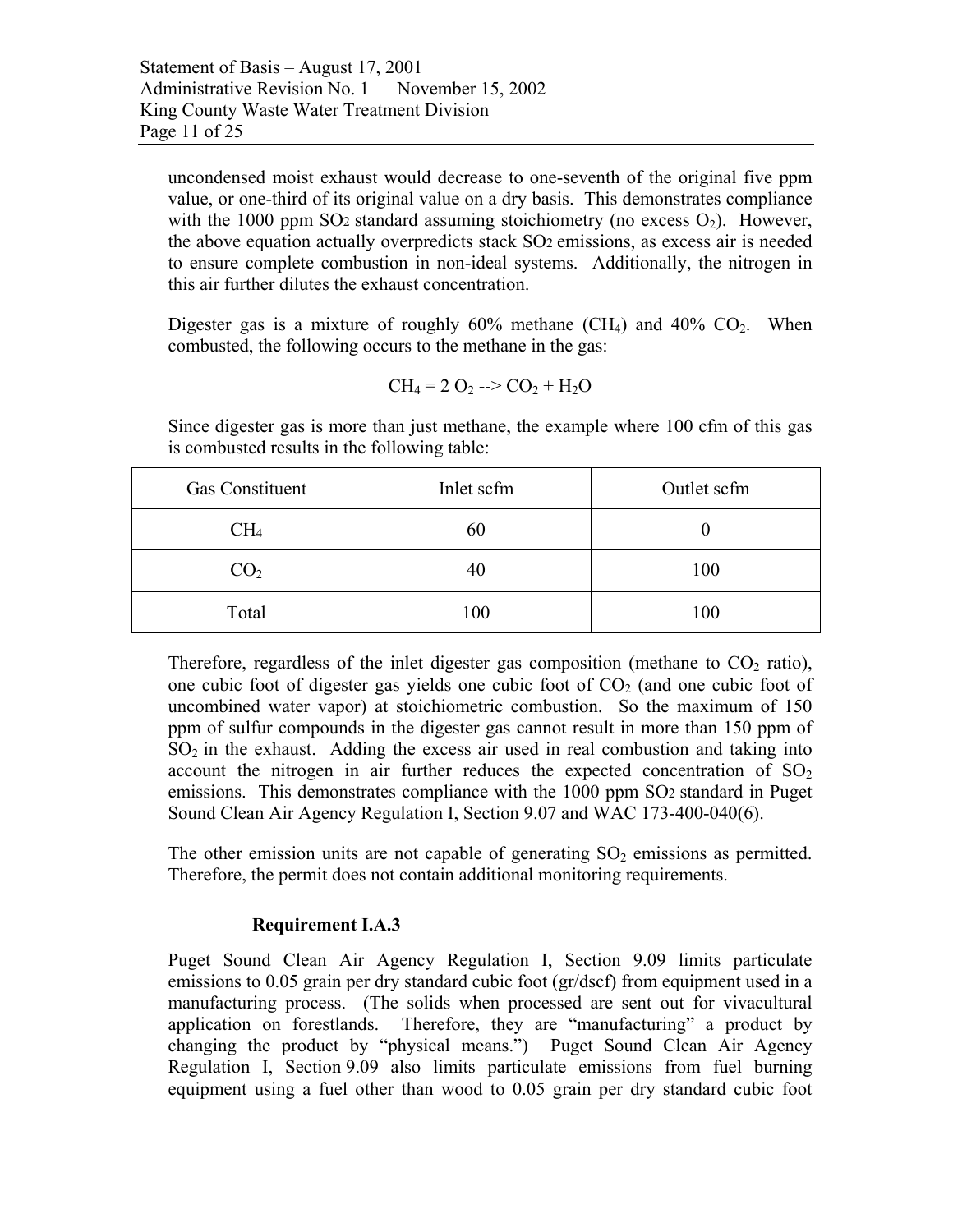(gr/dscf) corrected to 7%  $O_2$ . WAC 173-400-060 limits particulate emissions to 0.1 gr/dscf from general process units (i.e., units using a procedure or a combination of procedures for the purpose of causing a change in material by either chemical or physical means, excluding combustion). WAC 173-400-050(1) limits particulate emissions to 0.1 gr/dscf corrected to  $7\%$  O<sub>2</sub> from combustion and incineration units (i.e., units using combustion for waste disposal, steam production, chemical recovery or other process requirements; but excluding open burning).

The monitoring method is based on monthly visual inspections of all emission points at West Point Treatment Plant, with the source taking corrective action or using the reference test method, WDOE Method 5, to determine particulate matter emission concentration if any visible emissions are noted. Recording of visible emissions is not necessarily a violation of the grain-loading standard, because the threshold for visible emissions occurs at a grain loading of less than 0.05 gr/dscf. However, failure to take timely corrective action, as defined by the monitoring method, is a deviation of the specific permit term. Taking corrective action does not relieve King County Wastewater Treatment Division from the obligation to comply with the particulate standard itself.

The Puget Sound Clean Air Agency has determined that the monitoring should be monthly for the same reasons listed for Requirements I.A.1, since particulate emissions from these units are directly related to opacity emissions.

#### **Requirements I.A.4 and I.A.10**

Puget Sound Clean Air Agency Regulation I, Sections 9.11(a) and 9.15(d) and WAC 173-400-040(4) and (5) are similar requirements that address emissions that may be environmentally detrimental or cause a nuisance. Although the permit lists these requirements together, West Point Treatment Plant must comply with each. The monitoring method is based on responding to complaints and general inspections of the facility to identify any emissions that are likely to be injurious to human health, plant or animal life, or property, or that unreasonably interfere with enjoyment of life and property. Receiving complaints does not necessarily mean King County Wastewater Treatment Division is in violation of this requirement, but it has a responsibility to investigate complaints and take corrective action if necessary. The monitoring method specifies additional monthly inspections of the facility to monitor for changes that may result in emissions. Monthly inspections are appropriate for the reasons listed below.

The facility is currently in compliance with these requirements. The emissions most likely to be environmentally detrimental or cause a nuisance are the gases generated by the solids digesters, and the odors from the solids dewatering and loading processes. Wastewater treatment and solids output are relatively constant on a pershift basis, and there are no batch operations in the treatment process, so emissions from wastewater processing are relatively constant for each day of facility operation.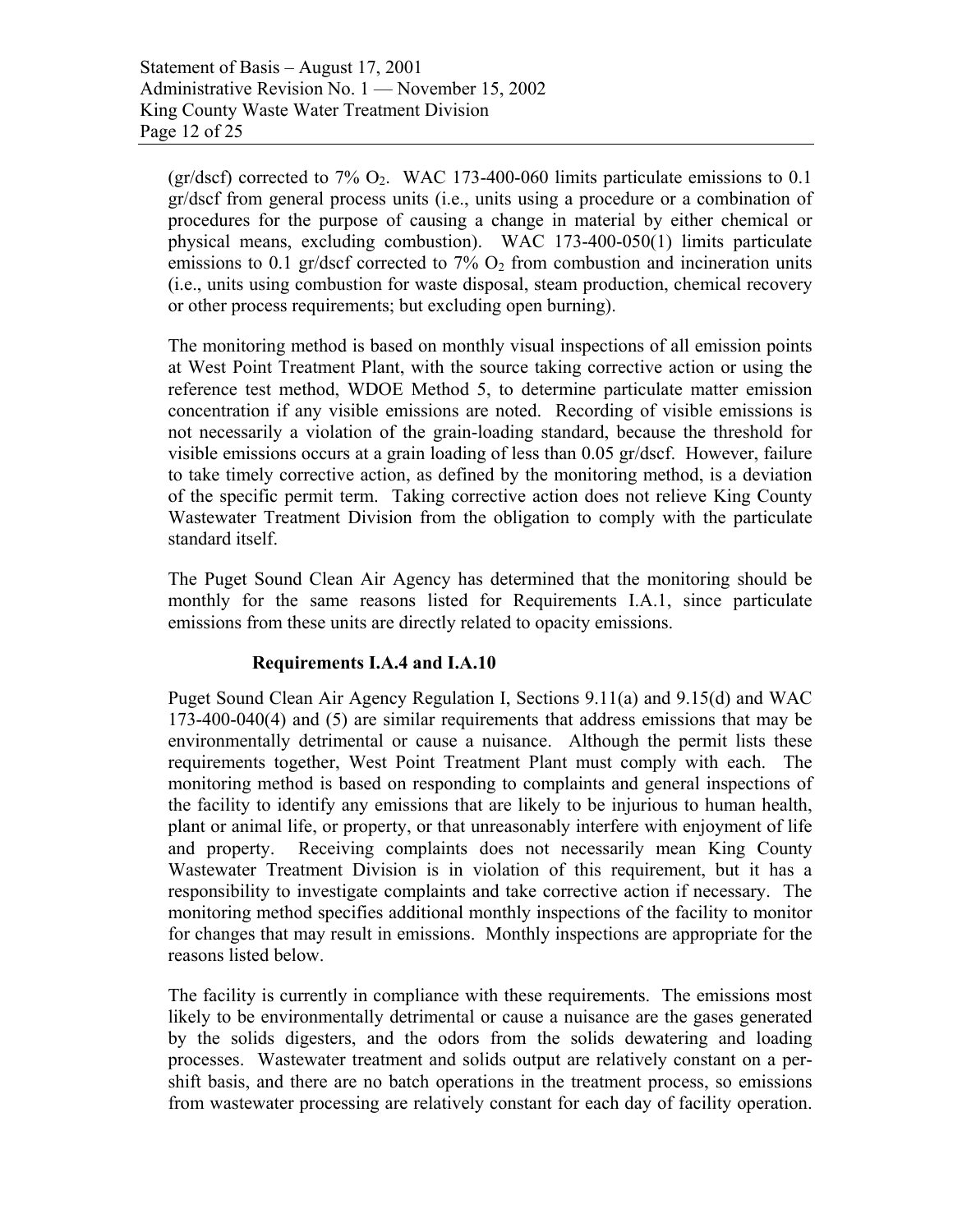The rate of digester gas generation is very constant and controlled by the gas collection, engines, boilers, and flare systems, which are the subject of other monitoring methods. Currently, the wastewater treatment plant is unlikely to generate emissions in excess of allowable limits except under the most unusual circumstances, as long as King County Wastewater Treatment Division follows its O&M Plan. Monthly facility-wide inspections will insure that the King County Wastewater Treatment Division can respond to any externally caused changes in conditions that may increase emissions.

#### **Requirements I.A.5, I.A.6, I.A.7 and I.A.11**

Puget Sound Clean Air Agency Regulation I, Section 9.15(c) prohibits fugitive dust emissions from any refuse burning equipment, fuel burning equipment, equipment used in a manufacturing process, or control equipment. The monitoring method specifies monthly inspections of the facility to monitor for changes at the facility that may cause fugitive emissions for the reasons listed below. West Point Treatment Plant does not have any refuse burning equipment (i.e., equipment employed to burn any solid or liquid combustible refuse), and all other equipment subject to this requirement is now either controlled or vented directly through a stack. Other monitoring methods are in place to insure that digester gas continues to be routed to either the engine sets or the control devices (flares). Because no liquid or solid fuels are used anywhere on the facility, the combustion units are not likely to cause fugitive dust emissions. Therefore, it is very unlikely that the King County Wastewater Treatment Division would cause a violation of this standard while complying with the other requirements in the permit.

Puget Sound Clean Air Agency Regulation I, Section 9.15(a) requires best available control technology (BACT) for all fugitive dust emissions. WAC 173-400-040(2) and (3) addresses fugitive dust emissions for some activities, and WAC 173-400- 040(8) requires reasonable precautions or reasonably available control technology (RACT) to control fugitive emissions. Puget Sound Clean Air Agency Regulation I, Section 9.15(a) refers to cleaning vehicle undercarriages before they leave a facility to prevent track-out of mud or dirt onto public roadways. Puget Sound Clean Air Agency Regulation I, Section 9.15(a)(4) refers to prevention of escape of dustbearing materials from trucks operated on public roadways. Recording of fugitive dust emissions is not necessarily a violation of the requirement, since the requirement does not prohibit fugitive dust emissions, but prohibits fugitive dust unless BACT is employed.

King County Wastewater Treatment Division has the responsibility to perform inspections of its property to determine if vehicles are creating track-out or spillage of mud or dirt onto paved public roadways. The trucks used to remove processed solids are the most likely source of fugitive emissions. However, the West Point Treatment Plant parking lots and roadways are all paved. Additionally the truck solids loading bay is totally enclosed and acts as a truck wash. The trucks are parked for loading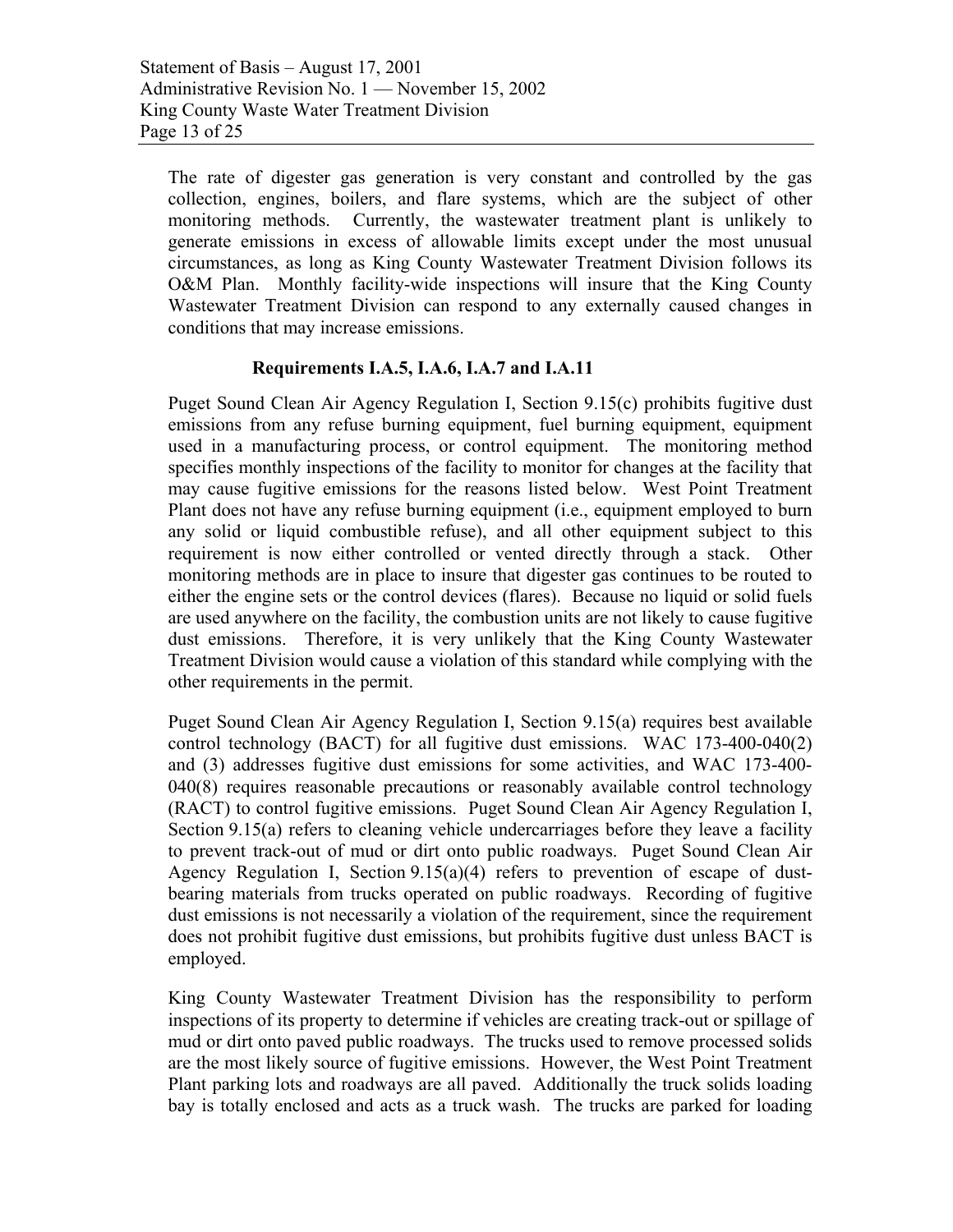below hoppers in the bays ceiling. The loading process is monitored with cameras in both the solids building control room and the loading bay booth. After the loading process is complete, personnel inspect the truck for spillage. Hoses are used for cleaning the trucks, wheels, and undercarriages. The wash water is collected through floor drains and recycled into the wastewater treatment system. Tarps are placed over the load before the vehicles leave the loading bay. The Puget Sound Clean Air Agency considers these actions to be reasonable precautions to prevent track-out or spillage onto public roadways.

Therefore, the monitoring method specifies monthly inspections of the facility to monitor for fugitive emissions for the reasons listed below. The monitoring method is based on visual inspections with the King County Wastewater Treatment Division taking corrective action as soon as possible but no later than within 24 hours if any fugitive dust emissions are noted. The monitoring method is consistent with Puget Sound Clean Air Agency's *"Agency Policy on Fugitive Dust Controls, March 1995,"*  which specifies reasonable precautions that must be taken to prevent fugitive dust emissions, but does not necessarily define BACT for all processes.

- 1) Initial compliance. The Puget Sound Clean Air Agency has never had a fugitive dust complaint nor during the last five years has the West Point Treatment Plant had a violation of these fugitive dust regulations.
- 2) Margin of compliance. The emission units are unlikely to generate emissions in excess of allowable limits except under the most unusual circumstances, so long as King County Wastewater Treatment Division follows its fugitive emission section of its O&M Plan.
- 3) Variability of process and emissions. The vehicles used to carry digested solids are of the same size, are used to carry the same predetermined solids load, and use the same size tarps to cover the loads. Each truck receives the same level of monitoring and final inspection prior to being allowed to leave the totallyenclosed loading bay. There are no changes that are likely to occur from outside influences that may suddenly increase fugitive emissions leaving the facility. The most significant variable affecting emissions would be the degree to which King County Wastewater Treatment Division follows its O&M Plan.
- 4) Environmental impacts of problems. Control of trackout using the controls and monitoring methods established will not only prevent fugitive dust emissions but will also prevent odor emissions from the trucks as they move through the neighborhoods surrounding the plant.
- 5) Technical considerations. West Point Treatment Plant is not likely to cause fugitive dust emissions. Processed solids are still 70% moisture and facility-wide inspections, either in response to a complaint including odor or at least monthly as set in the monitoring method, will insure that the King County Wastewater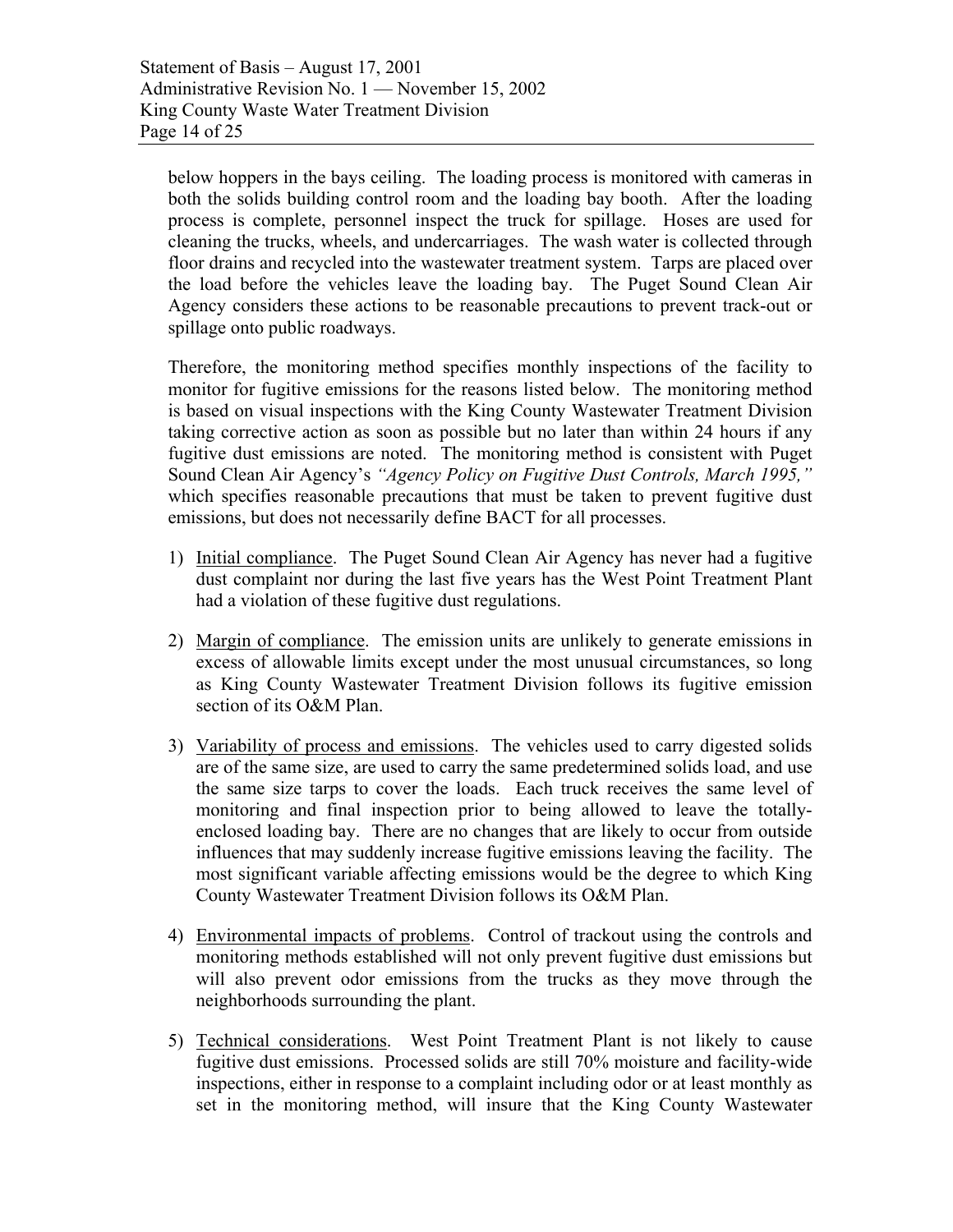Treatment Division can respond to any externally-caused changes in conditions that increase fugitive emissions.

The fugitive dust requirements that are in the state implementation plan are addressed in I.A.5 and I.A.7. The Puget Sound Clean Air Agency Board of Directors revised Section 9.15 on March 11, 1999, and it became effective April 17, 1999. The amended version will be forwarded to EPA as a SIP amendment. Upon approval of the SIP changes, the revised version of Regulation I, Section 9.15 will be federally enforceable and the old version will no longer apply. The revised rule requires the use of reasonable precautions for fugitive dust and lists some examples of reasonable precautions. The Monitoring, Maintenance and Recordkeeping Methods are the same as those listed in I.A.5. and I.A.7.

#### **Requirements I.A.8, EA 1.1, and EA 2.1**

Puget Sound Clean Air Agency Regulation I, Section 9.20 requires King County Wastewater Treatment Division to maintain equipment in good working order. Section 9.20(a) applies to sources that received a Notice of Construction Order of Approval under Puget Sound Clean Air Agency Regulation I, Article 6. Section 9.20(b) applies to equipment not subject to Section 9.20(a). Section II.A Monitoring, Maintenance, and Recordkeeping Procedures of the permit identifies the minimum monitoring criteria for maintaining equipment in good working order. This section identifies both facility-wide criteria and specific criteria for the emission units and activities. In addition, the facility-wide inspections provide monitoring of the general effectiveness of King County Wastewater Treatment Division's O&M Plan. The Puget Sound Clean Air Agency chose to list all of Section II.A as the monitoring method because many parts of Section II.A apply to several emission units and activities. Where there are specific monitoring requirements for specific emission units, the Puget Sound Clean Air Agency has listed them in Section II.A.2. The Puget Sound Clean Air Agency has determined that following the requirements of Section II of the permit provides sufficient monitoring criteria to certify that the equipment has been maintained in good working order. However, the Puget Sound Clean Air Agency reserves the right to evaluate the maintenance of each piece of equipment to determine if it has been maintained in good working order. Note that EA 1.1, and EA 2.1 are emission unit-specific requirements, but they have been included here because this explanation is the same as it would be if it were repeated in the "Emission Unit Specific" section below.

#### **Requirement I.A.9**

In accordance with Puget Sound Clean Air Agency Regulation I, Section 7.09(b), King County Wastewater Treatment Division is required to develop and implement an O&M Plan to assure continuous compliance with Puget Sound Clean Air Agency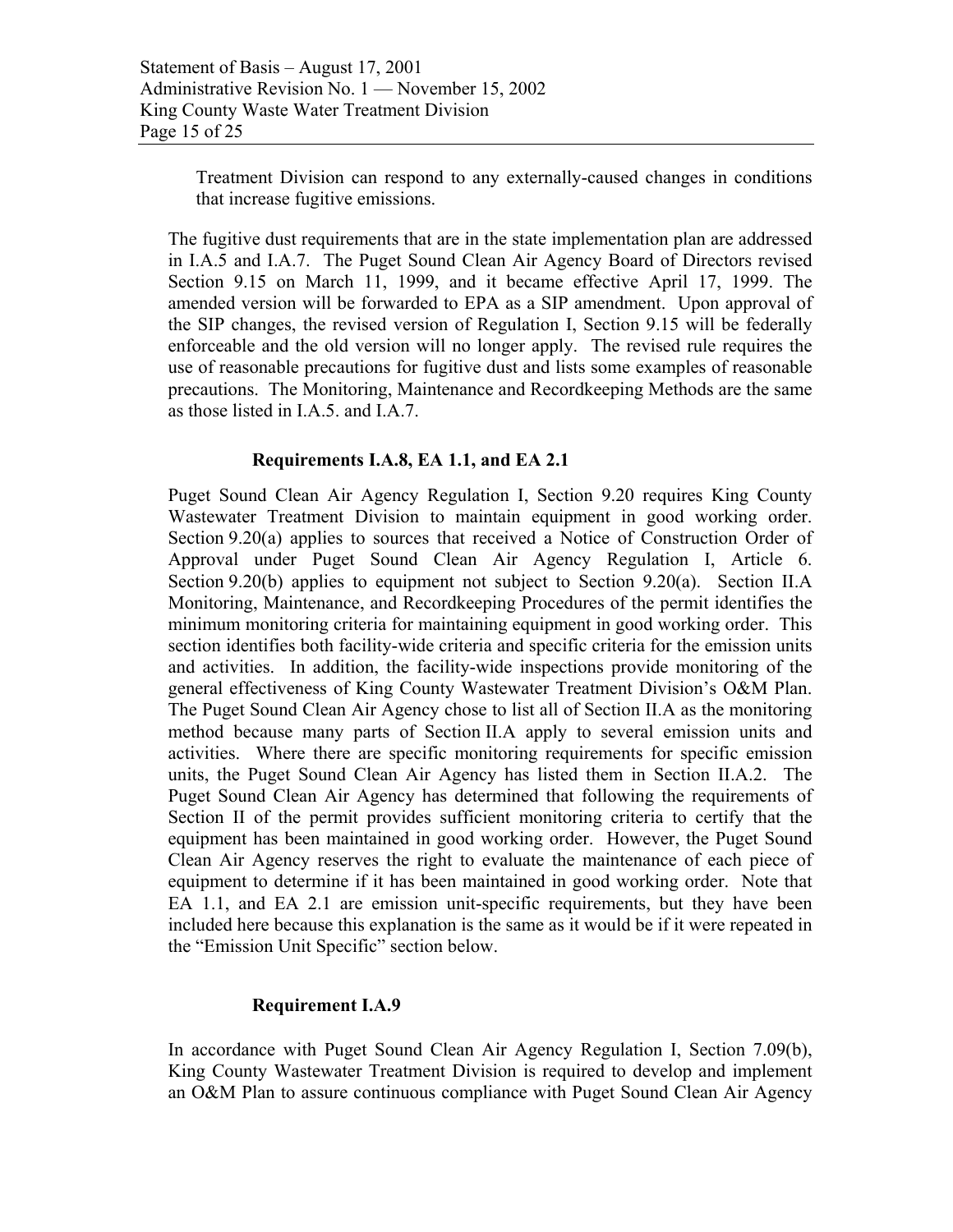Regulations I, II, and III. The requirement specifies that the Plan shall reflect good industrial practice, but does not define how to determine good industrial practice. To clarify the requirement, the Puget Sound Clean Air Agency added that, in most instances, following the manufacturer's operations manual or equipment operational schedule, minimizing emissions until the repairs can be completed and taking measures to prevent recurrence of the problem may be considered good industrial practice. This language is consistent with a Washington Department of Ecology requirement in WAC 173-400-101(4). The Puget Sound Clean Air Agency also added language establishing criteria for determining if good industrial practice is being used. These include, but are not limited to, monitoring results, opacity observations, review of operations and maintenance procedures, and inspections of the emission unit or equipment. The Puget Sound Clean Air Agency added this wording in response to Washington State court decision, Longview Fibre Co. v. DOE, 89 Wn. App. 627 (1998), which held that similar wording was not vague and gave sufficient notice of the prohibited conduct.

Puget Sound Clean Air Agency Regulation I, Section 7.09(b) also requires King County Wastewater Treatment Division to promptly correct any defective equipment. However, the underlying requirement in most instances does not define "promptly." Hence for significant emission units and applicable requirements that King County Wastewater Treatment Division has a reasonable possibility of violating or that a violation would cause an air quality problem, the Puget Sound Clean Air Agency added clarification that "promptly" usually means within 24 hours. For many insignificant emission units and equipment not listed in the permit, "promptly" cannot be defined because the emission sources and suitable pollution control techniques vary widely, depending on the contaminant sources and the pollution control technology employed. However, the permit identifies a means by which to identify if King County Wastewater Treatment Division is following good industrial practice.

As described in Section V.P, King County Wastewater Treatment Division must report to the Puget Sound Clean Air Agency any instances where it failed to promptly repair any defective equipment. In addition, King County Wastewater Treatment Division has the right to claim certain problems were a result of an emergency (Section V.R) or unavoidable (Section V.S).

Following these requirements demonstrates that King County Wastewater Treatment Division has properly implemented the O&M Plan, but it does not prohibit the Puget Sound Clean Air Agency or EPA from taking any necessary enforcement action to address violations of the underlying applicable requirements after proper investigation.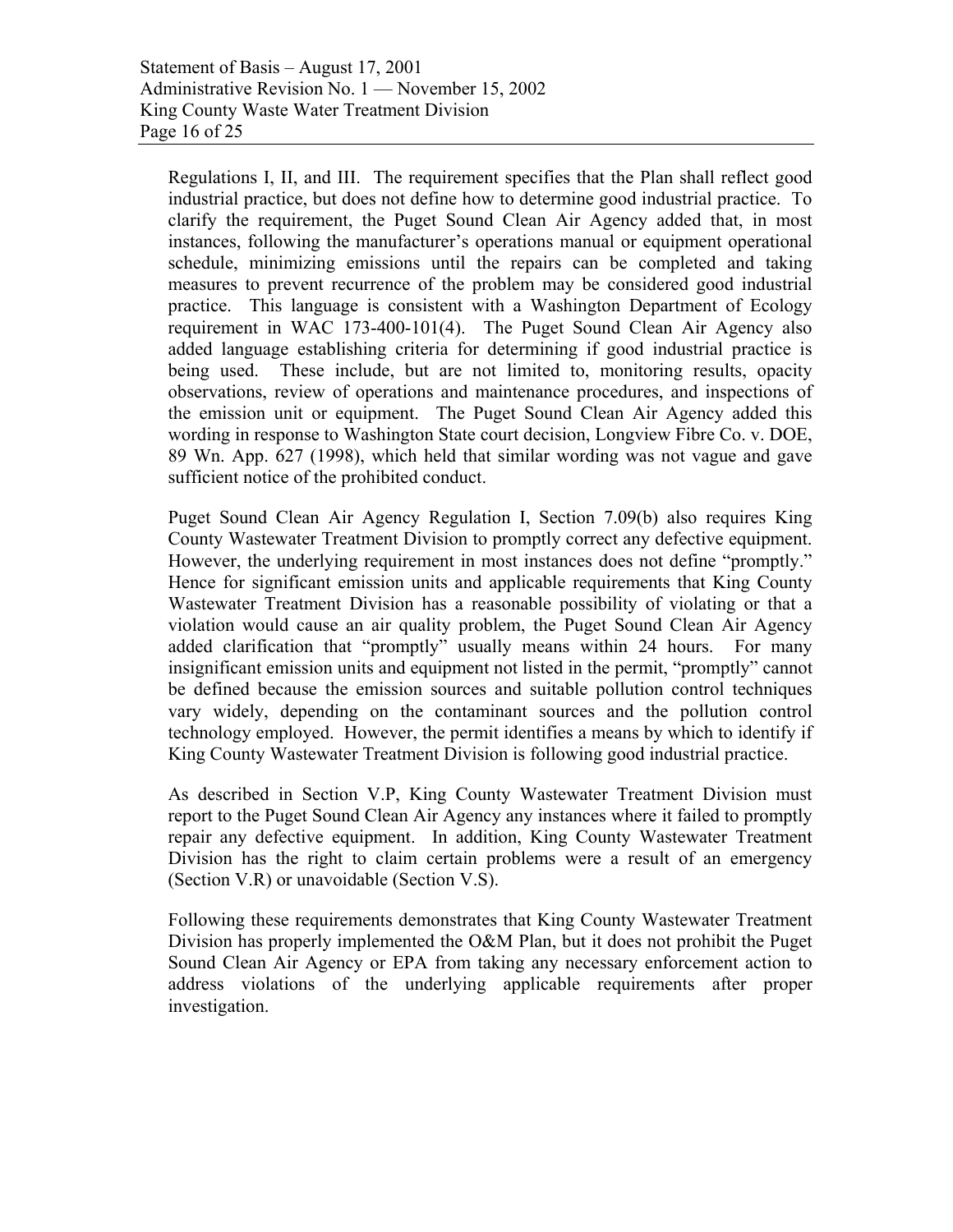Statement of Basis – August 17, 2001 Administrative Revision No. 1 — November 15, 2002 King County Waste Water Treatment Division Page 17 of 25

#### **Requirement I.A.12**

Puget Sound Clean Air Agency Regulation I, Section 9.10(a) specifies that HCl emissions shall not exceed 100 ppm (dry), corrected to  $7\%$  O<sub>2</sub> for combustion sources. Non-ionic sources of chlorine consist of a small amount of chlorinated solvents that enter the plant with the wastewater. During wastewater treatment, these compounds are removed either by the large amount of aeration that takes place during primary treatment or by biological degradation during the water treatment process. Because the primary treatment tanks are enclosed, chlorinated solvent emissions removed through aeration are recovered and oxidized by the odor treatment system. Chlorine is not added back into the wastewater for sterilization until after the solids removal process. Because the solids going into the digesters are solvent-free, there is no chlorine source to produce in the digester gas any constituent that might create HCl during combustion in an engine, a boiler, or a flare.

Therefore, it is reasonable to assume that combustion units that are fired on digester gas or propane cannot exceed the 100 ppm HCl limits in Puget Sound Clean Air Agency Regulation I, Section 9.10(a). Therefore, the permit does not contain additional monitoring requirements.

#### *Section I. B. (Emission Unit Applicable Requirements)*

Section I.B of the permit lists applicable requirements that are specific to an emission unit or activity. The Generally Applicable Requirements of Section I.A apply to all the emission units listed in Section I.B and are not repeated in this section. Monitoring Methods and Reference Methods are also identified if they are different from, or in addition to, those listed in Section I.A. Where a recently adopted federal regulation does not identify a monitoring method, the permit does not identify one either, because it is EPA's policy to incorporate all necessary monitoring into recently adopted federal regulations except where the Puget Sound Clean Air Agency has determined it necessary.

#### **Emission Activity #1 (EA-1):** Wastewater Treatment Operations

This emission activity consists of a wastewater treatment plant designed to process 143 million gallons per day of wastewater through primary and secondary treatment, with anaerobic sludge digestion. After digestion and further water removal in the solids handling facility, the resulting product, now called "biosolids," is trucked from the plant to be used as agriculture fertilizer or soil conditioner. This emission unit also includes the three packed bed scrubbers that remove odor-causing compounds released by the primary treatment processes and the three packed scrubber towers that treat the odors from the solids handling facility. Seal leakage or emergency venting of the anaerobic digester is routed to two carbon odor-control adsorbers.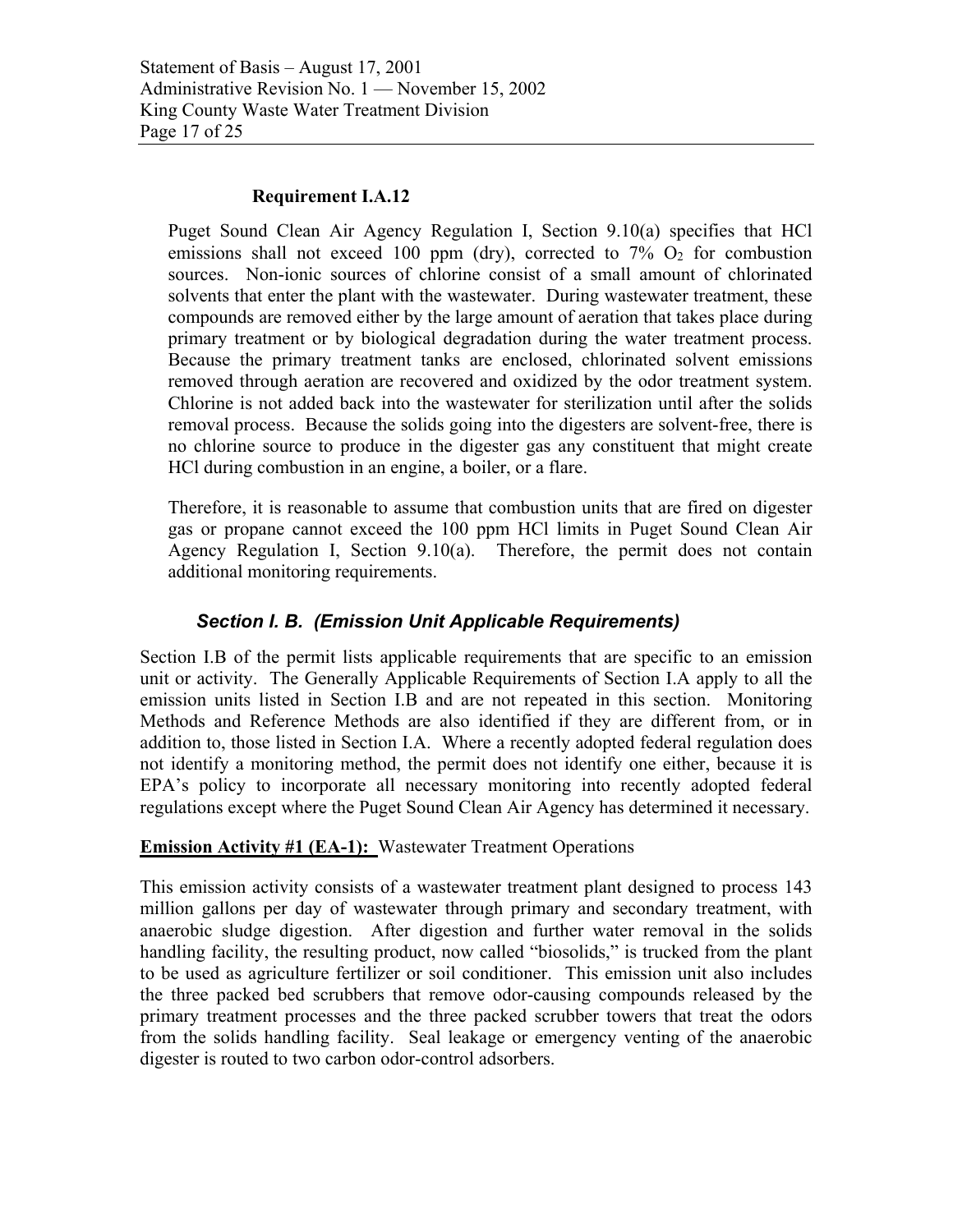Statement of Basis – August 17, 2001 Administrative Revision No. 1 — November 15, 2002 King County Waste Water Treatment Division Page 18 of 25

The King County Wastewater Treatment Division currently has all of the physical parameters of its wastewater treatment plant under computer control and monitoring from the central control station. This includes all of the operating parameters of the odor control scrubbers. Each parameter is alarmed to insure that it is not allowed to operate outside of assigned ranges. According to the O&M Plan, critical alarms are investigated immediately, and all other alarms are investigated and corrective action is initiated during that eight-hour shift. Therefore, no additional monitoring requirements have been added for this emission activity.

#### **Emission Activity #2 (EA-2):** Methane Gas Combustion

This emission activity covers the direct and indirect use of the methane gas produced by the digesters for the production of heat and mechanical power. Digester gas is the only fuel available for the three co-generation engines. Digester gas with propane as a backup fuel is used by the three boilers, the four diesel-engine-driven raw sewage pumps, and the emergency generators. On rare occasions, excess digester gas is incinerated in enclosed ground flares.

#### **Requirement EA 2.4**

Of the three boilers, only No. 3 has an emission limit, which is 0.11 lbs of NOx/MMBtu. Since the initial source test after it was installed in 1992, there have been no violations of the opacity standard. Opacity problems would indicate combustion problems with digester gas that might also cause the boiler to exceed its NOx limit. Therefore, the Puget Sound Clean Air Agency has determined that one additional performance test would be sufficient to check compliance with this emission limit during the term of this permit for the following reasons:

- 1) Initial compliance. The initial source test showed that the boiler was in compliance. There have been no opacity violations documented for this boiler. An opacity violations is the primary indicator of other problems that might also cause NOx emission violations.
- 2) Margin of compliance. The margin of compliance is large since there have never been indications of problems occurring with this boiler.
- 3) Variability of process and emissions. There are no known process variables that could cause emissions variability. Digester gas and propane are the only two fuels used in this boiler. All potential sources of air contaminant emissions are required to be maintained in accordance with the O&M Plan. The most significant variable affecting emissions would be the degree to which the King County Wastewater Treatment Division follows its O&M Plan.
- 4) Environmental impacts of problems. This boiler is too small to cause significant impacts on ambient concentrations of NOx, CO or particulate.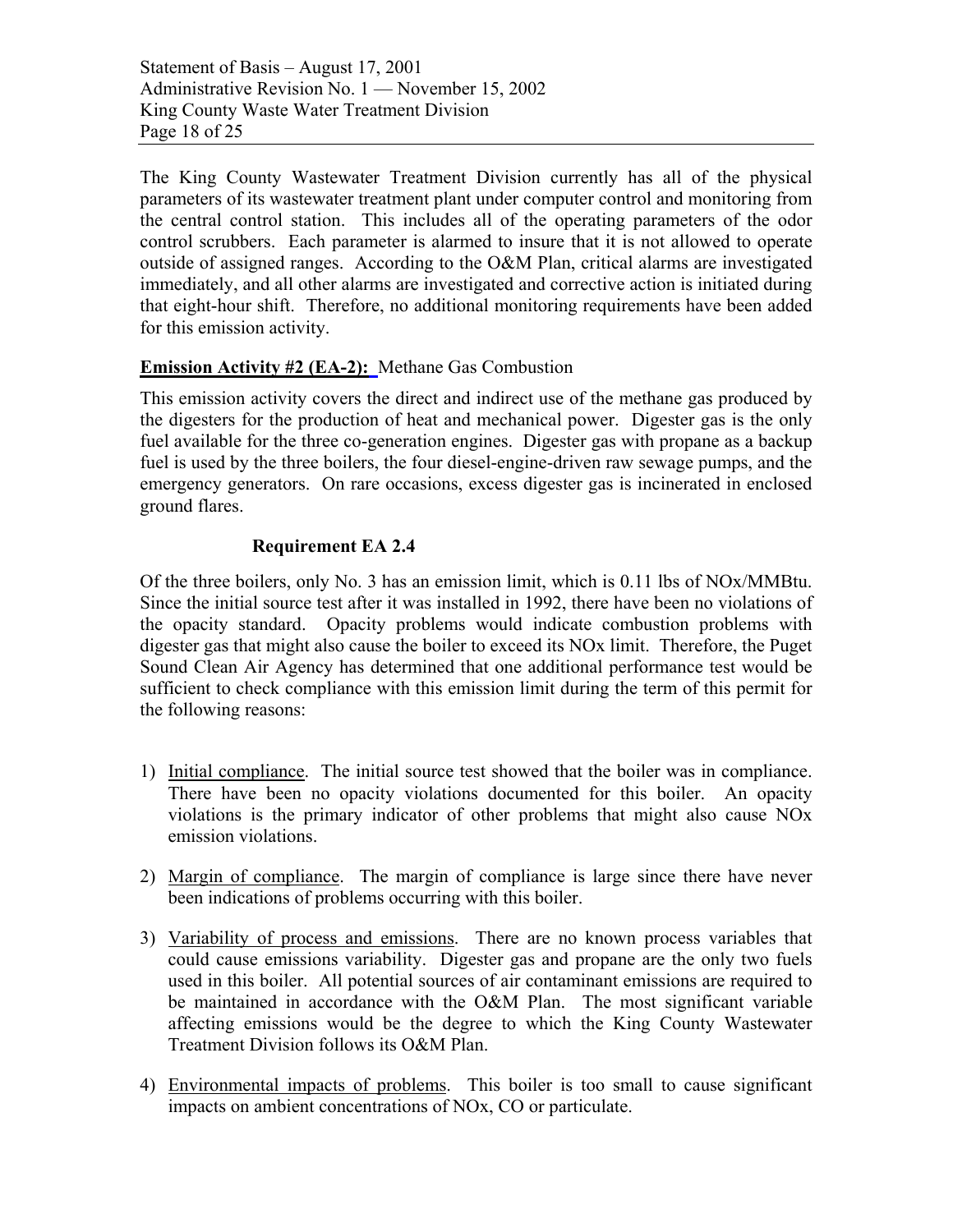5) Technical considerations. The wastewater process control station monitors the boiler operations. Any changes in the firing conditions in the boiler that might cause a boiler casualty or an emission exceedance would also result in a trouble call to have the boiler technicians physically check the boiler. This monitoring, combined with a computer scheduled O&M program, insures that problems with the boiler will be identified and corrected. The facility has additional sources of heat for the digesters from Boilers No. 1 and No. 2, as well as heat recovered from the co-generation engines. There is no technical reason for the facility to operate a boiler that has problems with these backup sources of heat.

#### **Requirements EA 2.6, 2.9, and 2.10**

King County Wastewater Treatment Division shall quarterly monitor NOx and CO on raw sewage pumps 401, 402, and 403, and on all three diesel co-generation engines using either the EPA Methods 7E and 10 or a calibrated portable exhaust gas analyzer meeting the specifications contained in: (I) Steady-State Exhaust Analysis System of Appendix D-Steady-State Short Test Equipment of Subpart S-Inspection/Maintenance Program Requirements of Part 51 of Chapter 1, Title 40 of the Code of Federal Regulations in effect as of July 1, 2000. The results from this monitoring shall be used for calculating the 12-month rolling total required in the emission limits for EA 2.6 and for checking that the raw sewage pump engines 401, 402, and 403 are operating below the emission limit in EA 2.9. The 5200 ppm CO limit on the co-generation engines was placed as a permit condition to insure that these units would not exceed the EA 2.7 requirement limiting emissions to 250 tons of NOx and 250 tons of CO in any 12-month period.

The Puget Sound Clean Air Agency has determined that the monitoring should be done at the specified frequency for the reasons listed below:

- 1) Initial compliance. The Puget Sound Clean Air Agency received annual emission reports from this source that have indicated that since 1982 they have been in compliance with these emission limits. The facility has never been found to be in violation of these requirements.
- 2) Margin of compliance. Supporting data received from the plant shows that these engines typically operated near 25% of their limits. The engines are unlikely to generate NOx or CO emissions in sufficient quantities to violate these limits between the quarterly audits when they are properly maintained. Should the margin of compliance change, the monitoring method increases the frequency of monitoring when the units begin to emit more than 75% of the emission limits.
- 3) Variability of process and emissions. All potential sources of air contaminant emissions are required to be maintained in accordance with the O&M Plan. The most significant variable affecting emissions would be the degree to which the King County Wastewater Treatment Division follows its O&M Plan.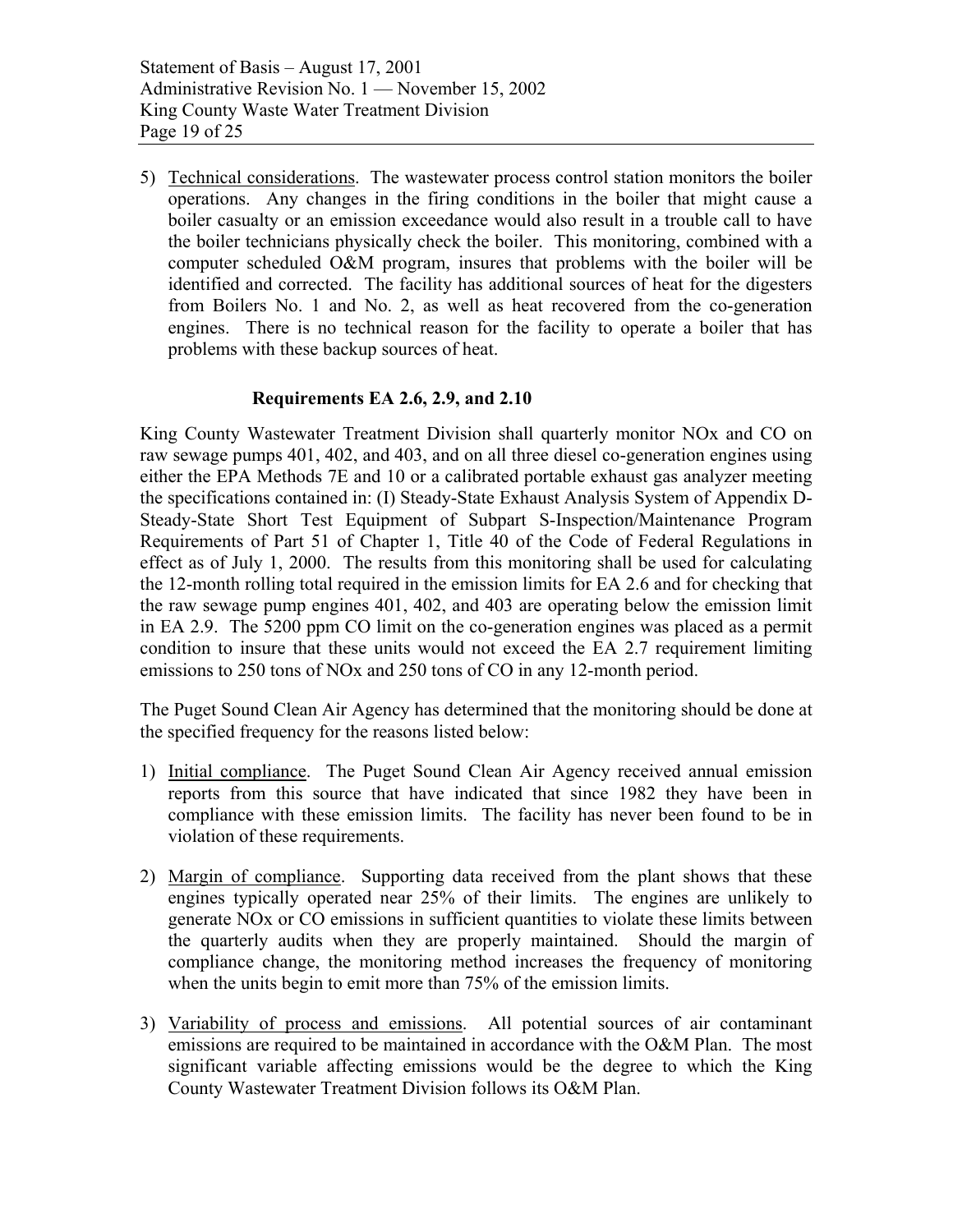- 4) Environmental impacts of problems. A temporary maintenance problem, if addressed in accordance with the requirements contained in the air operating permit, is unlikely to result in emissions that would have a significant environmental impact.
- 5) Technical considerations. The wastewater process control station monitors these engines. Any changes in engine conditions that could cause emissions to increase will also cause a loss of efficiency in the engines and a partial loss in power. This loss in power will immediately cause changes in process flows that will be seen in the central control station, which will result in a trouble call to have the engines physically checked. This monitoring, combined with a computer scheduled O&M program, insures that problems with the engines will be identified and corrected.

#### **Requirements EA 2.11 and 2.12**

The flares have a wide range of sizing that corresponds to the seasonal requirements and the various types of casualties that may occur at either the boilers or internal combustion engines. This allows excess digester gas to be routed to the one or two flares that can most optimally combust the gas. The smallest flare which operates at 330 cfm is the smallest available ground flare and was purchased because the 500 cfm flare was too large for the small amount of excess digester gas that is normally in excess during the summer months.

The flows of digester gas to all emission units that use it is monitored and recorded continuously at each location and in the central control room. Part of the responsibility of the control room operator is to insure that excess digester gas is routed to the proper ground flare (330, 500, or 2000 cfm) for the most efficient combustion and destruction of methane and odors. For this reason, as long as the King County Wastewater Treatment Division follows its O&M Plan, odors will be most unlikely to be generated in sufficient quantities or duration to be, injurious to human health, plant or animal life, or property, or which unreasonably interferes with enjoyment of life and property.

| <b>Obsolete Requirement</b>                                                           | Effective<br>Date | Requirement                                                                                                                  | Reason                                      |
|---------------------------------------------------------------------------------------|-------------------|------------------------------------------------------------------------------------------------------------------------------|---------------------------------------------|
| Puget Sound Clean Air<br>Agency Order of<br>Approval No. 4295,<br>Condition No. 4     | 8/3/92            | Initial test of emissions<br>from Boiler No. 3 within<br>60 days of startup                                                  | Emission test results<br>received           |
| Puget Sound Clean Air<br>Agency Order of<br>Approval No. $4295, -$<br>Condition No. 5 | 8/3/92            | Submit NO <sub>x</sub> monitoring<br>plan for all combustion<br>sources before startup of<br>secondary treatment<br>facility | <b>Emission Monitoring</b><br>Plan received |

#### **Orders of Approval by the Puget Sound Clean Air Agency – Obsolete Requirements**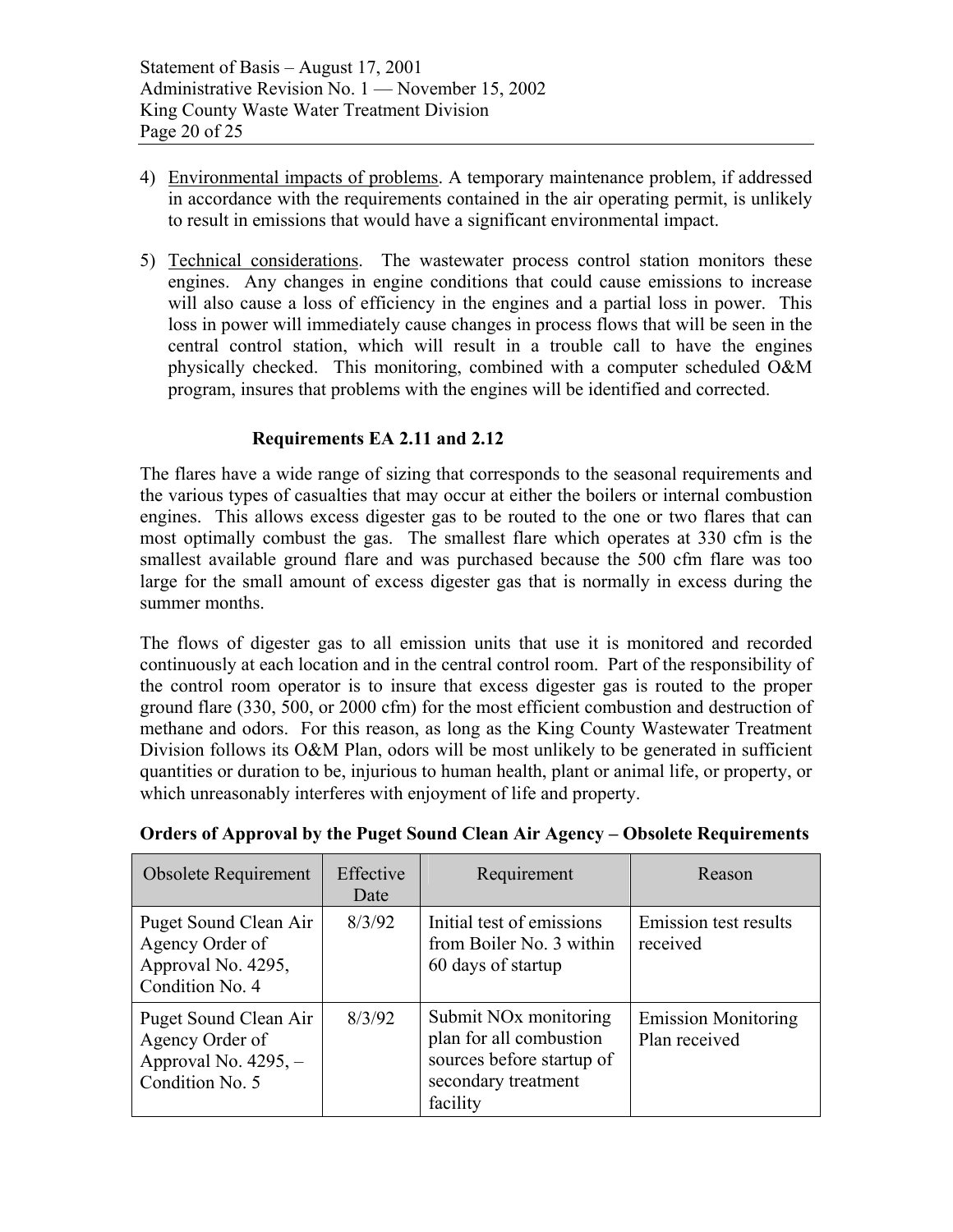Statement of Basis – August 17, 2001 Administrative Revision No. 1 — November 15, 2002 King County Waste Water Treatment Division Page 21 of 25

| <b>Obsolete Requirement</b>                                                       | Effective<br>Date | Requirement     | Reason            |
|-----------------------------------------------------------------------------------|-------------------|-----------------|-------------------|
| Puget Sound Clean Air<br>Agency Order of<br>Approval No. 4295,<br>Condition No. 6 | 8/3/92            | Submit O&M Plan | O&M Plan received |

## **Monitoring, Maintenance and Recordkeeping Procedures**

King County Wastewater Treatment Division must follow the procedures contained in Section II of the permit, Monitoring, Maintenance, and Recordkeeping Procedures. Failure to follow a requirement in Section II may not necessarily be a violation of the underlying applicable emission standard in Section I. However, not following a requirement of Section II is a violation of Section II and King County Wastewater Treatment Division must report such violations, as well as violations or deviations from any other permit condition, as a deviation under Section V.P.2 of the permit. In addition, all information collected as a result of implementing Section II can be used as credible evidence under Section V.N.2. of the permit. Reporting a permit deviation and taking corrective action does not relieve King County Wastewater Treatment Division from its obligation to comply with the underlying applicable requirement.

A standard Puget Sound Clean Air Agency Notice of Construction Order of Approval condition, used in all NOC Order of approvals since NOC 4295 as Condition No. 1, requires that the equipment, device or process be installed according to plans and specifications submitted to the Puget Sound Clean Air Agency. Once the equipment is installed, the Puget Sound Clean Air Agency requires certification by the applicant that the installation was as approved; this is usually done with a Notice of Completion. Normally within six months to a year after receiving a Notice of Completion, a Puget Sound Clean Air Agency inspector verifies by inspection that the equipment was installed as specified and in accordance with the Order of Approval. King County Wastewater Treatment Division cannot change the approved equipment in such a manner that requires an Order of Approval without first submitting an NOC application, which is addressed in Section IV.A of the permit. Once a Puget Sound Clean Air Agency inspector has verified that the equipment was installed according to the Order of Approval, the Puget Sound Clean Air Agency considers Condition No. 1 of the Order of Approval an obsolete condition.

The Title V Operating Permit requires King County Wastewater Treatment Division to conduct monthly facility-wide inspections. These inspections are to include checking for prohibited activities under Section III of the permit and activities that require additional approval under Section IV of the permit, as well as checking for any "nuisance" odor bearing contaminants. The Puget Sound Clean Air Agency determined the frequency of these inspections after considering the potential for emissions, King County Wastewater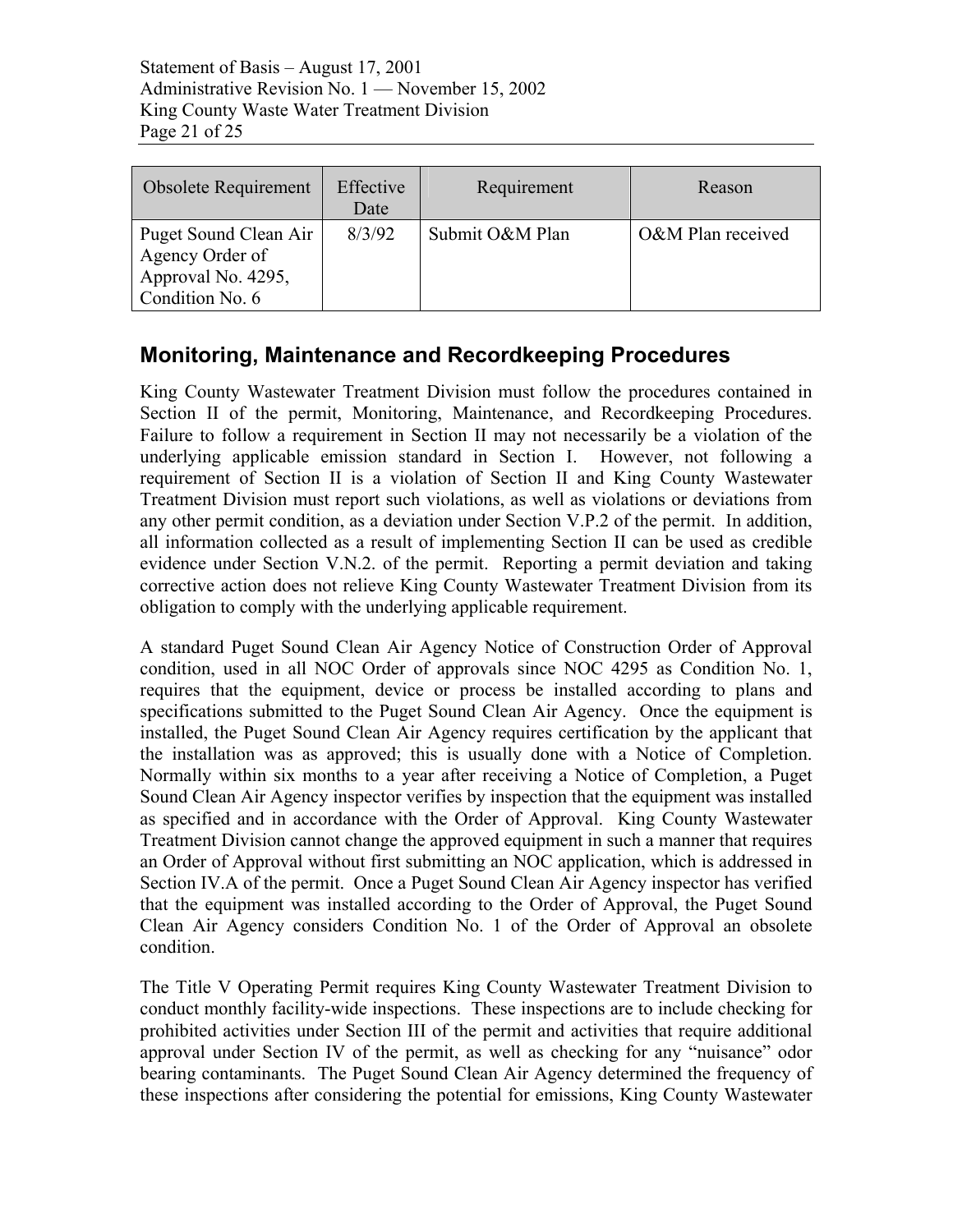Treatment Division in-house training practices and similar factors. If problems are identified, King County Wastewater Treatment Division has the responsibility to not only correct the specific problem, but also to adjust the work practices and training to prevent future problems.

In determining the appropriate frequencies for monitoring identified in Section II.A of the permit, the Puget Sound Clean Air Agency considered several factors, including the following:

- West Point Treatment Plant's compliance history and the likelihood of violating the applicable requirement;
- The complexity of the emission unit including the variability of emissions over time;
- The likelihood that the monitoring would detect a compliance problem;
- The likely environmental impacts of a deviation;
- Whether add-on controls are necessary for the unit to meet the emission limit;
- Other measures that King County Wastewater Treatment Division may have in place to identify problems;
- The types of monitoring, process, maintenance, or control equipment data already available for the emissions unit;
- The technical and economic considerations associated with the range of possible monitoring methods;
- The type of monitoring found on similar emissions units; and
- Requirements for monitoring frequencies in applicable federal regulations.

## **Basis for Prohibited Activities**

Some of the requirements King County Wastewater Treatment Division identified in the operating permit application are included in Section III as prohibited activities. The Puget Sound Clean Air Agency has listed these activities in this section to highlight that they cannot occur at the facility. Since these activities are prohibited, routine monitoring of parameters is not appropriate; however, the permit does require King County Wastewater Treatment Division to look for such activities during a routine facility-wide inspection.

Puget Sound Clean Air Agency Regulation I, Section 9.13 and WAC 173-400-040(7) contain similar requirements addressing concealment and masking of emissions. Although both requirements apply, the permit language has been simplified by grouping these requirements together.

The circumvention prohibition in 40 CFR 60.12 is covered by Section III.D, Concealment.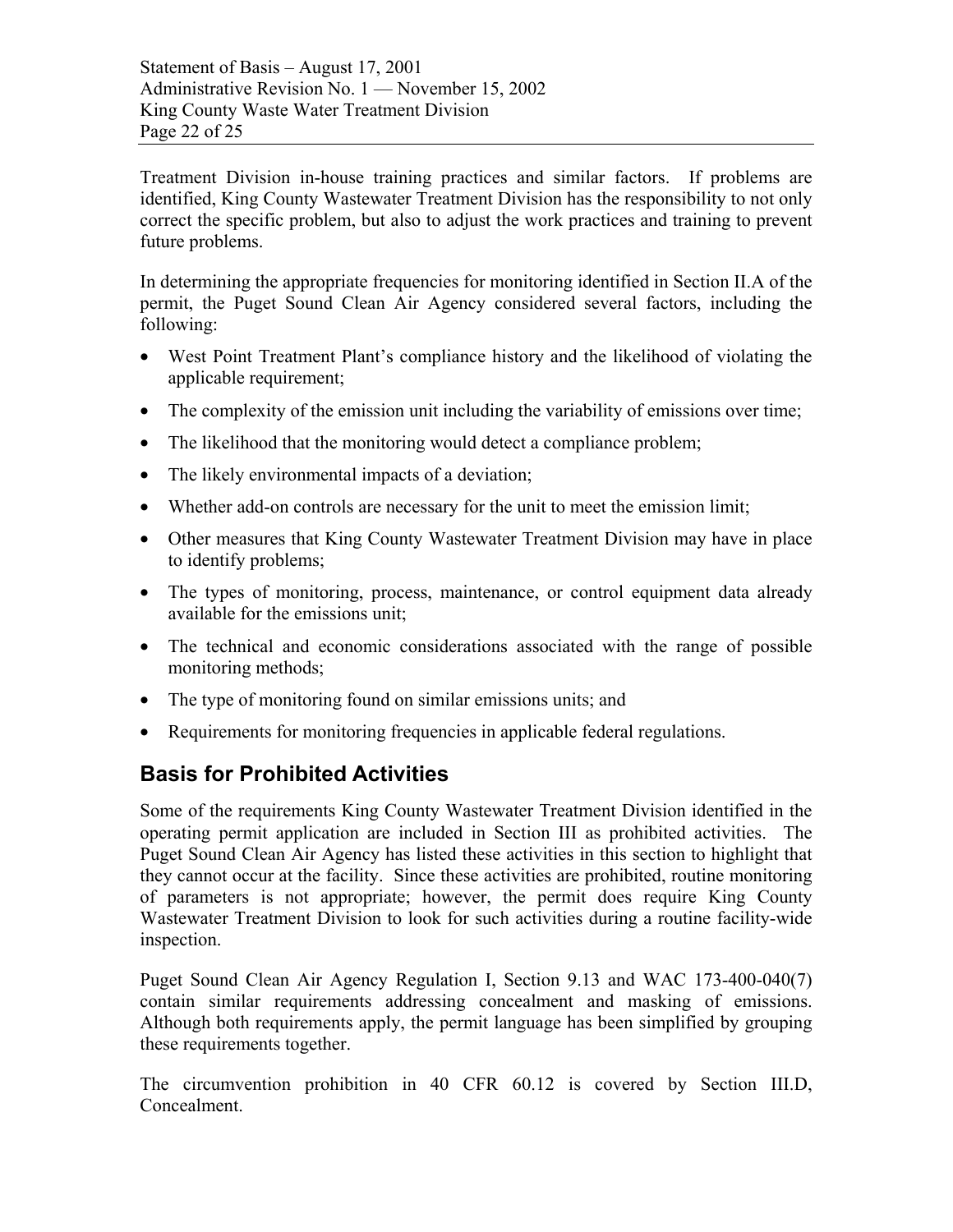Statement of Basis – August 17, 2001 Administrative Revision No. 1 — November 15, 2002 King County Waste Water Treatment Division Page 23 of 25

## **Activities Requiring Additional Approval**

Some of the requirements King County Wastewater Treatment Division identified in the operating permit application are included in Section IV as activities that require additional approval. For new source review, the permit language has been simplified. Chapter 173-460 WAC and Puget Sound Clean Air Agency Regulation I, Article 6 New Source Review Programs require approval to construct, install, establish, or modify an air contaminant source. All these requirements apply, but the language in these requirements has been incorporated into one section to simplify the permit language. WAC 173-400- 110 does not apply within Puget Sound Clean Air Agency's jurisdiction because the rule exempts areas that have a local program that is incorporated into the state implementation plan.

Notification and Recordkeeping 40 CFR 60.7 – King County Wastewater Treatment Division has already notified the EPA Administrator that 40 CFR 60 Subpart Dc applies to this facility as required in 40 CFR 60.48(c), and 40 CFR 60.7(a)(1 through 3). 40 CFR 60.7(a)(4) - Notification of a Physical or Operational Change, 40 CFR 60.14 - Modification, and 40 CFR 60.15 - Reconstruction, are included in Sections IV.A and B of Activities Requiring Additional Approval.

## **Standard Terms and Conditions**

Some of the requirements King County Wastewater Treatment Division identified in the operating permit application are included in Section V, Standard Terms and Conditions. This provided a mechanism for describing requirements that are more general in nature. This section also contains the standard terms and conditions specifically listed in WAC 173-401-620.

Section V.P.2 of the permit requires King County Wastewater Treatment Division to report deviations of the permit to the Puget Sound Clean Air Agency, normally within 30 days after the end of the month. Section V.P.1 of the permit requires that a responsible official certify all required reports at least once every six months. King County Wastewater Treatment Division may submit the certification with the report or certify all the reports submitted in the previous six months. For example, if King County Wastewater Treatment Division detected a deviation in January, it must report the deviation to the Puget Sound Clean Air Agency in February. A responsible official must certify the report according to WAC 173-401-520 at the time the report is submitted or any other time within six months of submitting the report.

If King County Wastewater Treatment Division does not detect any deviations to report for a six-month period, then King County Wastewater Treatment Division shall report that there were no deviations during the six-month period. Notification and Recordkeeping 40 CFR 60.7(b) - Startup, Shutdown, or Malfunctions and 60.7(f) - File of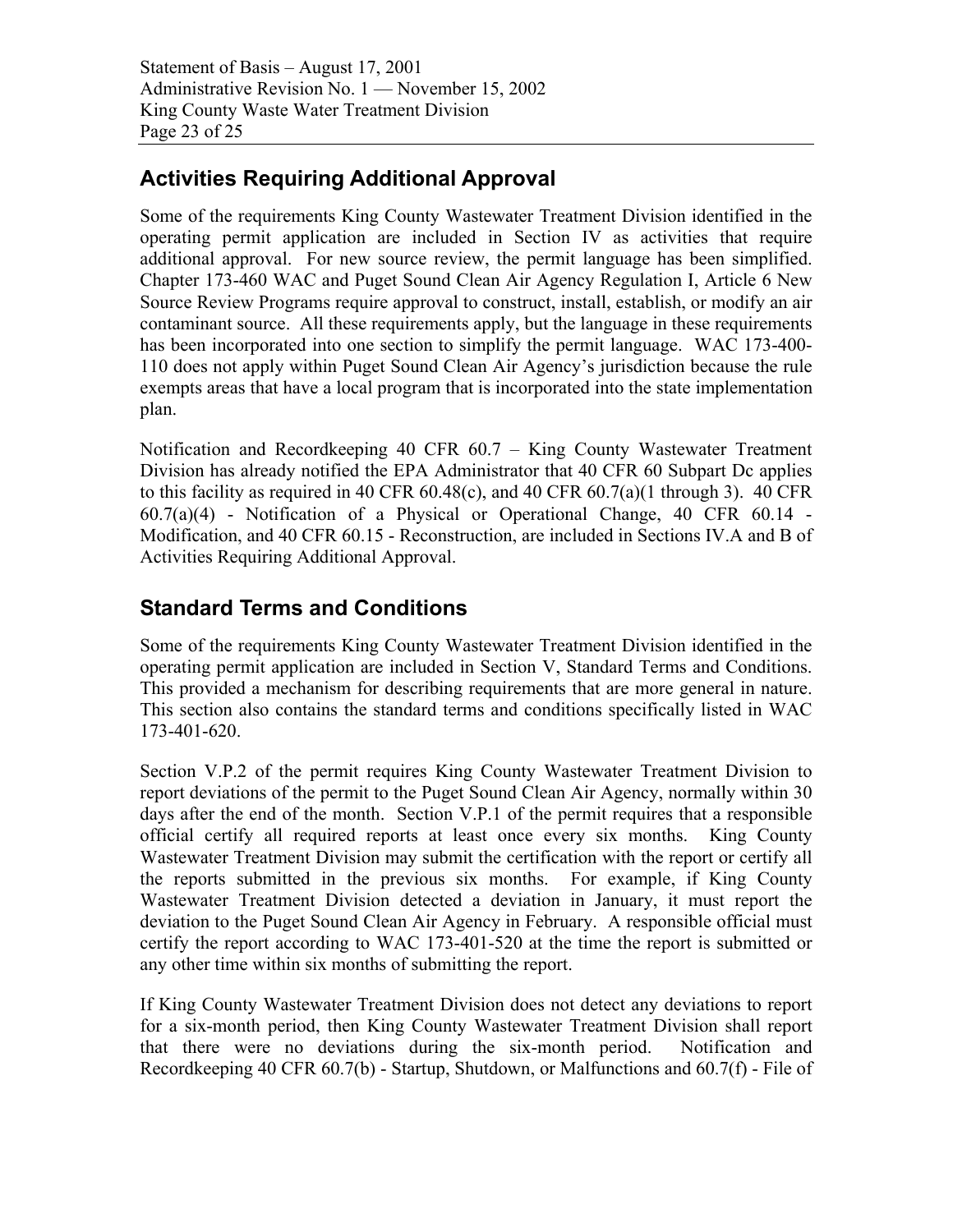Statement of Basis – August 17, 2001 Administrative Revision No. 1 — November 15, 2002 King County Waste Water Treatment Division Page 24 of 25

all Measurements, are adequately covered by the Standard Terms and Conditions in V.O. through V.Q.

40 CFR 60.4(b) requires that all information required to be submitted to EPA also be sent to the Puget Sound Clean Air Agency.

40 CFR 60.19 - General Notification and Reporting Requirements is an applicable section that describes how reports are to be postmarked, calendar day is defined and the procedure for changing the reporting time periods (also see 40 CFR  $60.7(e)(1)$ ) is described).

## **Basis for Inapplicable Requirements**

Standards of Performance for Sewage Treatment Plants [40 CFR Part 60 Subpart O] do not apply because the subpart applies to incinerators that combust waste containing more than 10% sewage solids (dry basis) produced by municipal sewage treatment plants. The West Point Treatment Plant does not treat the solids using incineration.

National Emission Standards for Hazardous Air Pollutants: Publicly Owned Treatment Works, [40 CFR 63 Subpart VVV], do not apply, as the affected source is not located at a major source of hazardous air pollutant (HAP) emissions. In 1998, King County reported 9.11 tons of all VOCs were emitted from the plant based on 47,250 million gallons of water processed during that year, or 129 million gallons per day. At max flow of 143 million gallons per day, potential to emit would be 10.1 tons of all possible VOCs per year. Additionally King County controls the amount and type of wastes that local industries can put in their wastewater. They do not treat regulated waste streams from an industrial user for the purpose of allowing that industrial user to comply with another NESHAP or to meet the treatment and control requirements of the other relevant NESHAP. The preamble on the October 26, 1999 federal register states, "There are approximately 16,000 POTW nationwide ... only six major sources have been identified. Today's final rule does not add new requirements for these existing facilities. Current information from POTW representatives projects no new or reconstructed major POTW for the next 5 years. Thus, the EPA does not expect that any facilities will be required to apply the emission controls included in today's final rule, and the EPA projects minimal impacts from today's action."

Stationary Internal Combustion Engines; Standards of Performance for New Stationary Sources, [40 CFR 60 Subpart FF], proposed on 7/23/79, do not apply to any Wastewater Treatment Facility. The Puget Sound Clean Air Agency placed conditions in two New Source Review-Orders of Approval that stated that this subpart would apply when this proposed subpart became final. Normally, when a new subpart to 40 CFR is finalized, it becomes an applicable regulation to sources new or modified since the date of the proposal. The Puget Sound Clean Air Agency determines when proposed regulations might apply to new sources and places that information in its Orders of Approval. In this case EPA elected to control large diesel engine emissions by placing maximum emissions